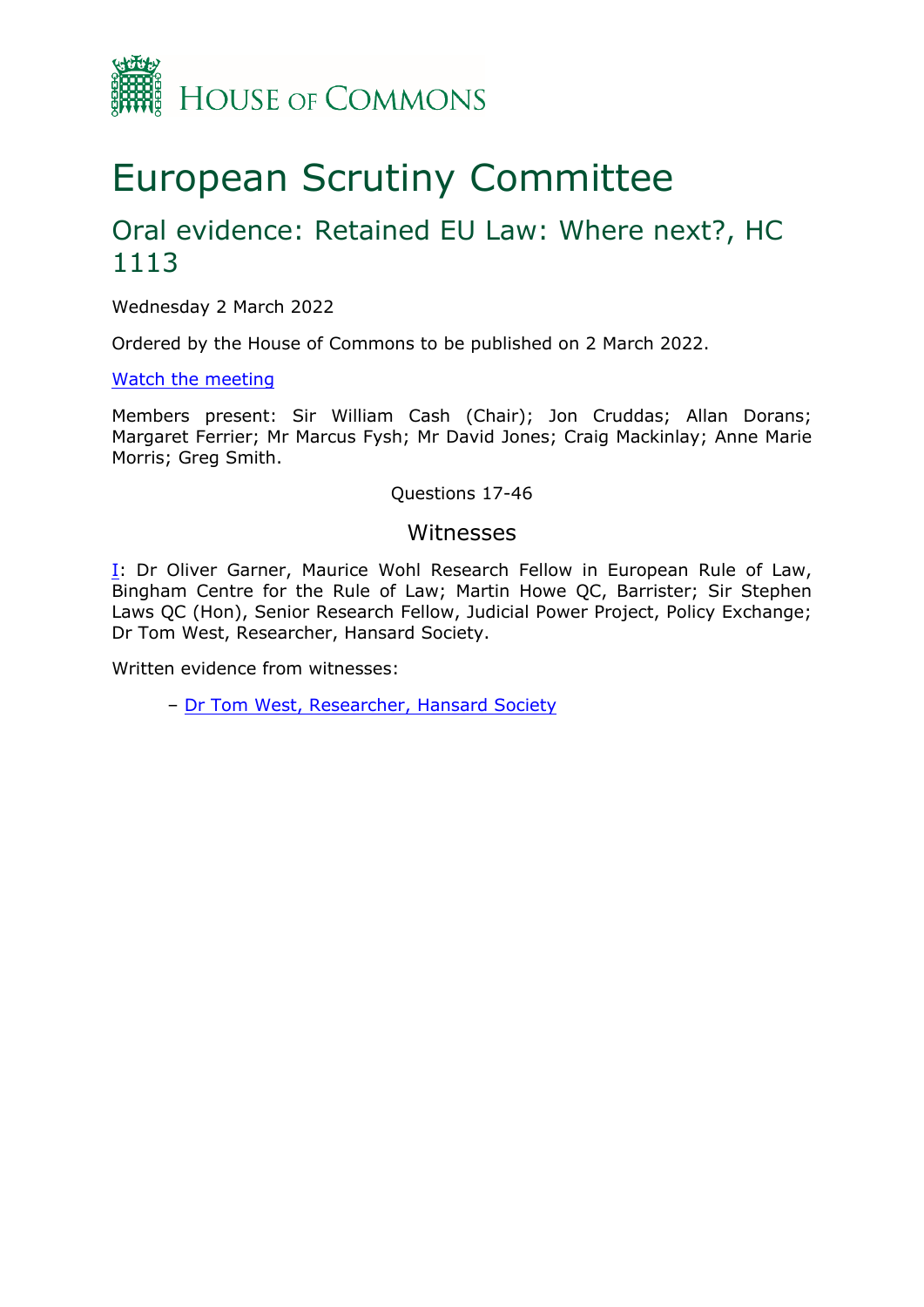

### <span id="page-1-0"></span>Examination of witnesses

Witnesses: Dr Garner, Martin Howe, Sir Stephen Laws and Dr West.

Q17 **Chair:** On behalf of the Committee, I welcome you all. Thank you for appearing to give evidence this afternoon. This is the second session of our inquiry into the future of retained EU law. Our first session covered the fundamentals of retained EU law. We considered what it is, how it differs from traditional domestic law, and how it is given effect. During today's session we will advance a little further and look at the status of retained EU law, and also touch on the issues of the supremacy of EU law, the Government's proposals for amending retained EU law, parliamentary scrutiny, and accessibility.

As constitutional experts, you will appreciate the importance of this body of law and also, of course, the provisions of the European Union (Withdrawal) Act 2018. Indeed, you will be aware of its genesis as an expedient to ensure that our statute book functioned effectively at the point of the UK's withdrawal from the EU, after which the concept of retained EU law would be revisited. It was essentially thought to be necessary for those purposes, but also as a stopgap. It was always intended that we would address the question of how to dispose of EU retained law in due course. Now is the time.

Serious questions, therefore, must be asked of the current system, and when we see them in full, careful consideration given to the Government's proposals. A particularly important issue is the status of retained EU law and the retained, albeit in amended form, doctrine of supremacy. We will touch on its appropriateness this afternoon and in later sessions. Before we start and for those watching at home—this is being streamed—would you briefly introduce yourselves? We will start with Sir Stephen, followed by Mr Howe, Dr West and then Dr Garner.

*Sir Stephen Laws:* I am Stephen Laws, senior research fellow at the Policy Exchange. I am a former first parliamentary counsel. I was first parliamentary counsel from 2006 to 2012. Before that I had a career as a legislative drafter that started in 1975. For the last year I have been on the independent Human Rights Act review, but that is not relevant here.

*Martin Howe:* I am at the Bar in practice. I specialise in the fields of intellectual property and connected European Union law, particularly freedom of goods and services. In addition, I am chairman of Lawyers for Britain, which was the lawyers group that formed part of the leave campaign. We thought our job was done once the referendum result came in, but it turned out there was a lot more work to do, so we are still active in terms of translating the decision to leave the European Union in practical legal terms into reality.

**Chair:** Of course, you and I have known one another well since at least 1990 when we first embarked on the business related to Maastricht and the rest of it.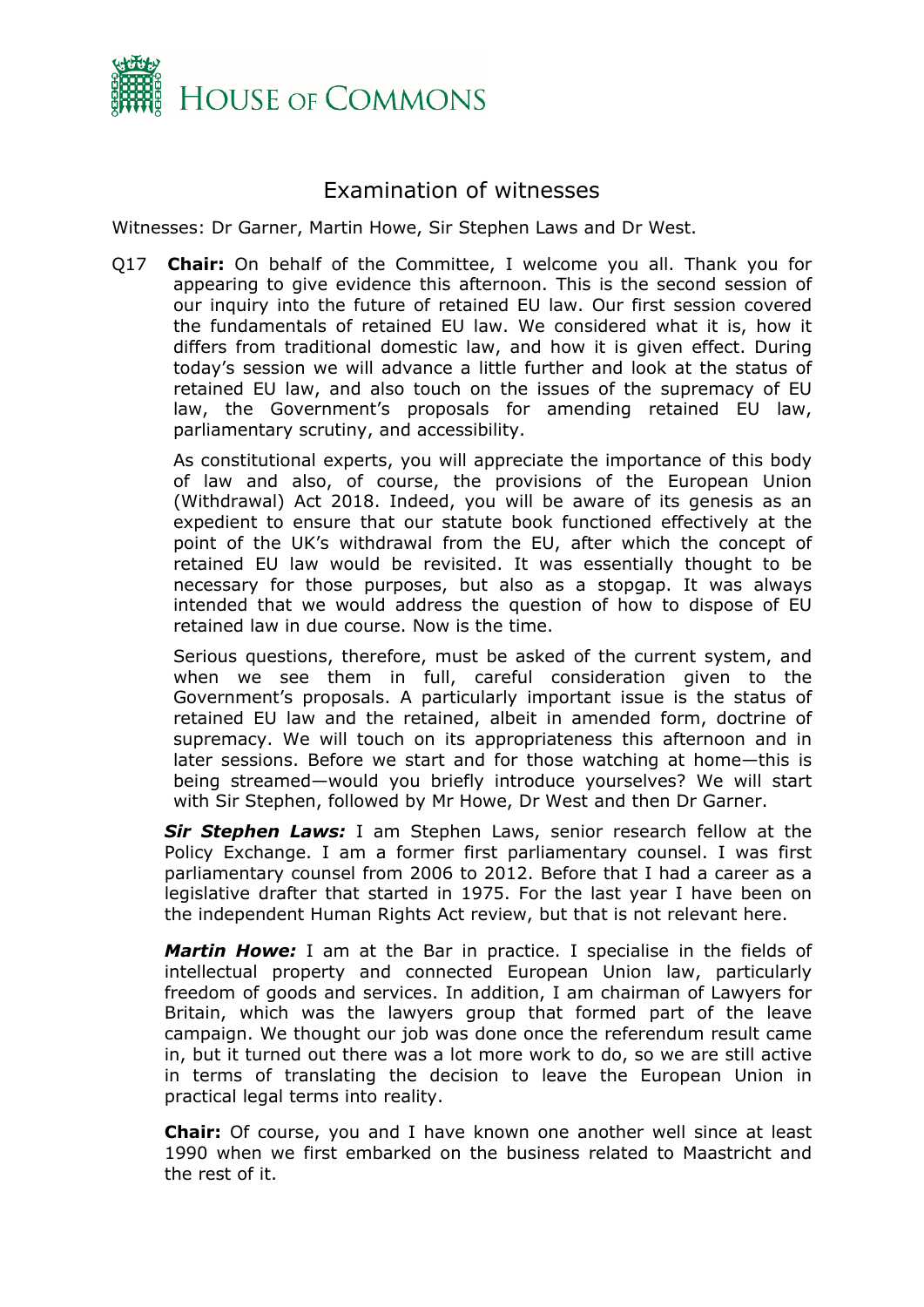

*Martin Howe:* Indeed, Sir William.

*Dr West:* Good afternoon. My name is Tom West. I am a researcher at the Hansard Society, where I also manage our delegated legislation review project which, over the course of this year, is working to assess the delegated legislation system as a whole and to develop proposals for how it could be reformed.

*Dr Garner:* Hello, my name is Dr Oliver Garner. I am the Maurice Wohl research fellow in European rule of law at the Bingham Centre for the Rule of Law, which is part of the British Institute of International and Comparative Law. I was previously the Brexit research fellow at the Bingham Centre. The Bingham Centre has engaged with the question of retained EU law since 2018 and the EU withdrawal Bill. Part of this has been submitting a consultation to the Ministry of Justice in response to their consultation on departures from retained EU law.

Q18 **Chair:** Thank you very much indeed. The first question is to Martin Howe and Stephen Laws. We touched on this with Jonathan Jones last week, because he was the Treasury solicitor at the time when the withdrawal Act was drafted in 2018 and went through in its then form. Of course, a lot of legislative proposals have emerged since then. We have the proposed freedoms Bill and various things like that. All these things are part of a composite analysis.

Martin Howe, the European Union (Withdrawal) Act 2018 retains the principle of supremacy for retained EU law over pre-exit domestic enactments; after EU exit, do you regard that as an appropriate arrangement? If not, why not?

*Martin Howe:* I think you have to have it in limited respects. I can think immediately of two areas that impinge on my daily area of legal practice.

First, there is the subject of parallel imports—goods that cross frontiers where the retained EU law continues to provide that if a brand owner, for example, puts goods to market in an EU member state, the goods can be freely imported, whether the brand owner likes it or not. That has been deliberately retained, as a matter of policy, although not extended to other states, which is a different point. The point there is that the rules on the free movement of goods need to give protection against legislation that might post-date the rule itself, which arises, originally, out of the Treaty of Rome—the TFEU.

A second example is the e-commerce regulations, which are domestic regulations that give effect to the e-commerce directive. Those protect internet service providers from liabilities for both tortious and criminal acts unless certain conditions are satisfied.

It is necessary, in the nature of both those schemes of legislation, that they prevail over subsequent legislation, because otherwise the mere fact that some new stricture was introduced after the date of the e-commerce regulations, for example, would cut away from the protection they provide.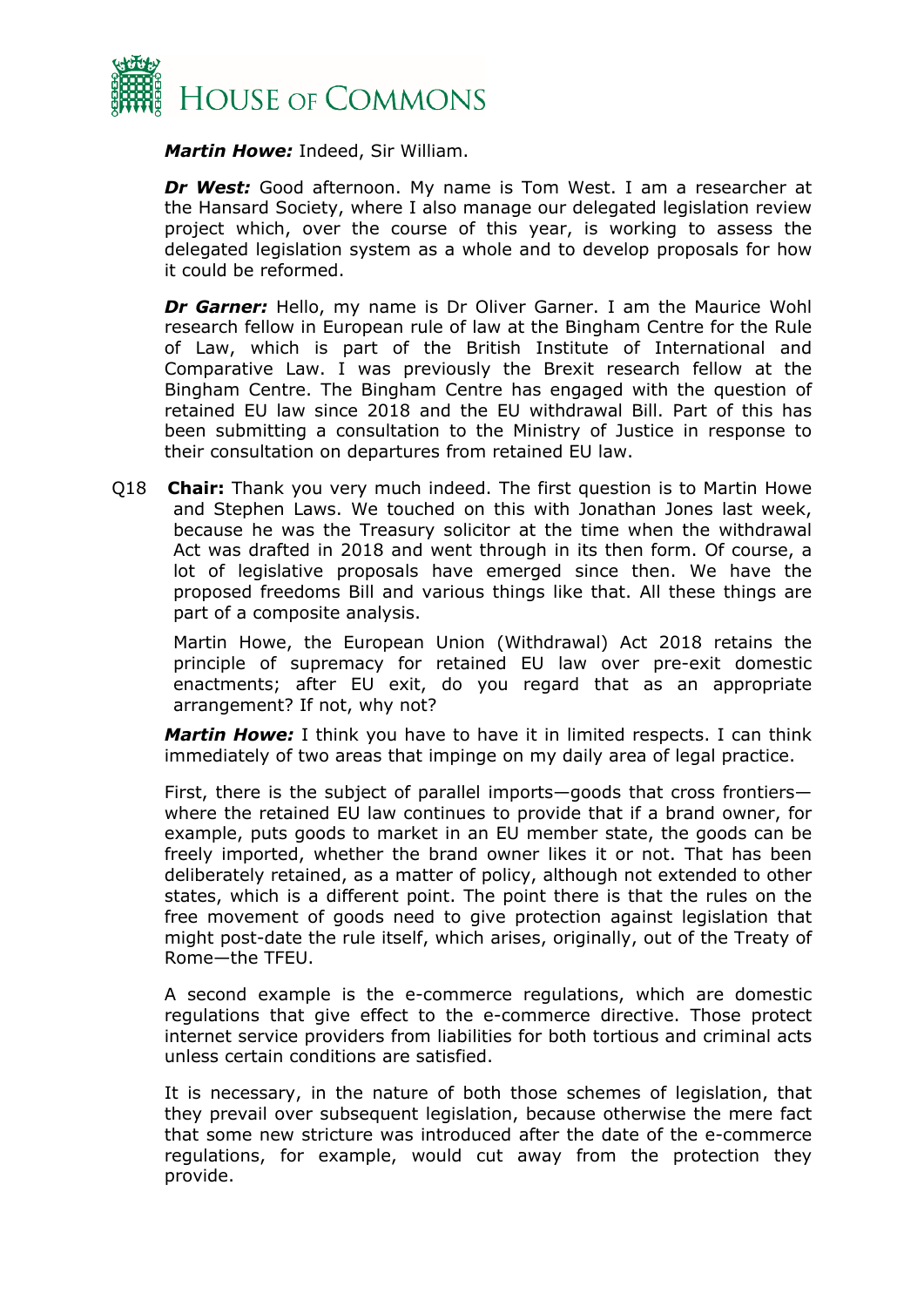

You could make the same argument about the UK Internal Market Act, where its principles on the free movement of goods ought not to be undercut just because a later Act happens to impose something that would create a restriction on the movement of goods between different parts of the United Kingdom.

It was, obviously, a matter to do with "EU law is supreme, domestic law must give way to it". In these particular examples, I think there is a different principle—they are meant to be rules that operate even in the face of future legislation. Those are examples where I think you need to retain it, but apart from that, I cannot see the basis or need for retaining any general principle that retained EU law must be supreme over domestic-origin law that predates the end of the transition period. I think one could cut it down just to instances where the provision concerned is intended to have continuing effect, notwithstanding future legislation.

Q19 **Chair:** Would you agree, for example, that there is a fundamental question of democratic principle here? Before, while we were in the EU understandably, because of the '72 Act and section 2 in particular, and section 3, on the receipt of obligations and the application of EU case law—those were decisions that were made in that context, before we left. Having left, presumably the question would arise as to whether or not the manner in which the legislation was passed in those days—by majority vote, behind closed doors and, for that matter, on proposals put forward by the unelected European Commission—created a completely different situation from what we would have in introducing legislation today, where it would be voted on by Members of Parliament who have been directly elected by the public and the voters as a whole, which is an essentially democratic way of doing it, and not behind closed doors without so much as a transcript available as to how the decision was taken by majority vote.

That is the context in which I am hoping we can explore some of these questions, because some say, "Oh, we might have some uncertainty as a result of getting rid of the bulk of EU retained law," but there is a fundamental democratic principle that lies at the heart of this. Would you agree with that?

*Martin Howe:* I agree with that, although Parliament is not constrained by any international obligation and has the right to get rid of or modify any retained EU law. The difficulty I have identified is more a practical one. It arises on completely non-EU law, such as the UK Internal Market Act 2020, where you have a relationship between that Act and possible future legislation. That Act lays down broad general principles on the freedom of movement of goods in the United Kingdom, and one would not want those general principles to be overridden by Parliament by accident in the future, although clearly Parliament has the right to override them if it chooses.

Q20 **Chair:** But if we were, in a general sense, to retain EU law as a general principle, which is one way of looking at it, the bottom line is that you then end up with two sets of public statute law, one of which was made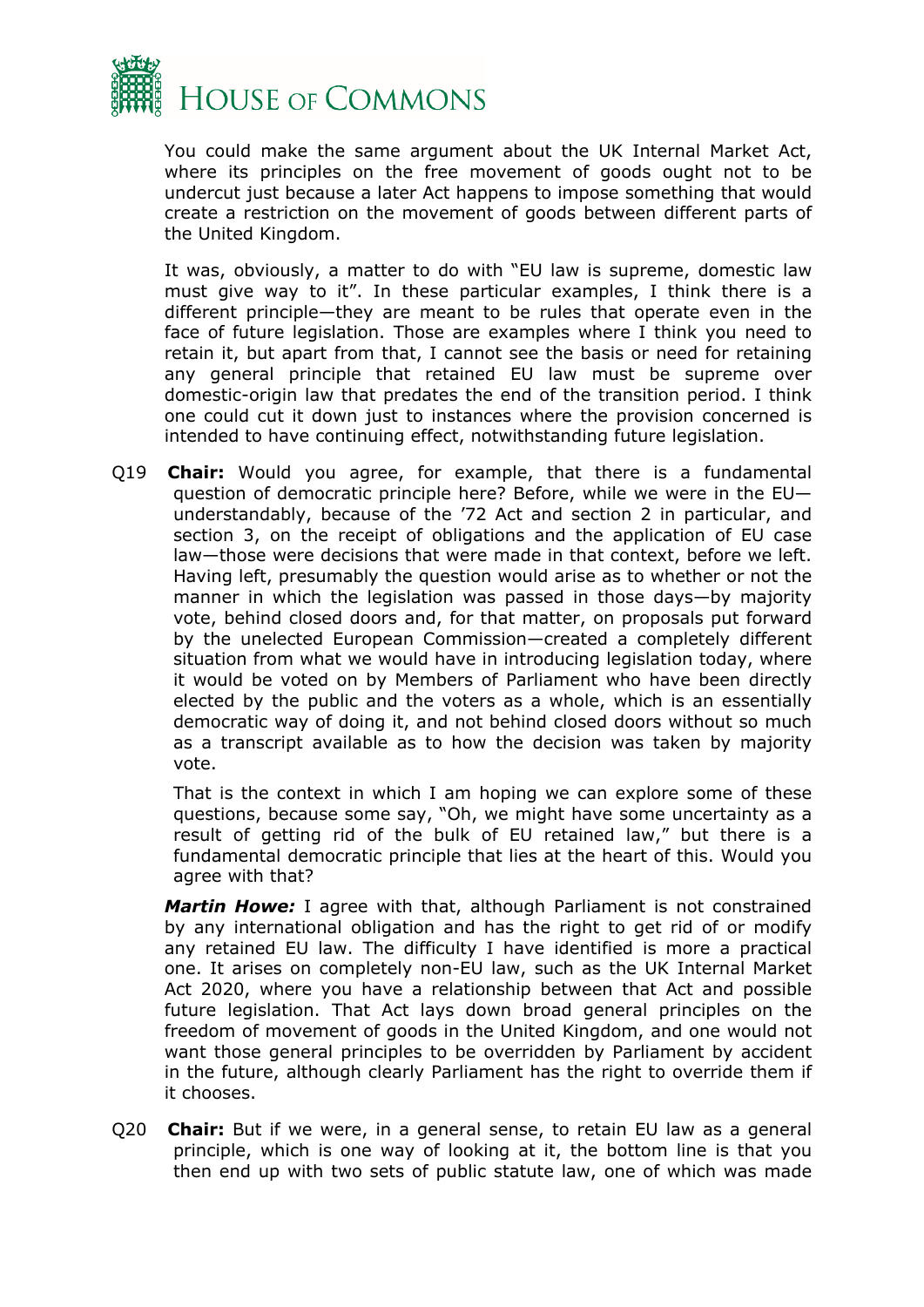

post-Brexit, where the decisions were taken and interpreted by the courts in accordance with unconstrained domestic legislation, which would be done in the way that it was before we came into the European Union, and on the other hand we would have another set of public statute law that would be subject to interpretation, with the supremacy of EU law woven into it and a whole series of other situations, which would lead to a retention of the purposive approach of interpretation, as compared to the normal constitutional arrangements we had before. That is another reason for considering what we do.

*Martin Howe:* I understand that, Chair. From my perspective, my overall view would be that the principle of supremacy within retained EU law can be modified and restricted to cases where it really is appropriate and necessary and, as a consequence, as it were, disposed of as a more general wider principle.

Q21 **Chair:** Okay. Thank you very much. Sir Stephen, as part of their review of retained EU law, the Government are looking at how to remove the principle of supremacy of EU law. In your enormous experience, what do you regard as the most effective way to do that?

*Sir Stephen Laws:* I agree that it is not necessary to retain it as the default position in relation to future cases. This whole issue about retained EU law has been confused by a conceptual muddle about the difference between transitional cases and future new cases. When you are changing the law, you always have to distinguish between the destination and how you get there.

The destination is what the law will be like for new cases in the future. In deciding how you get there, you have to decide what you do about cases where some of the facts or circumstances have already arisen when the old law was in force and you have to decide how they will be transitioned to the new law. The issue about EU law supremacy has, in some cases, appeared to be argued out on the basis that the transitional cases had to determine what the new cases will be. That is not the case. You can decide what you like for all new cases and the law will be certain once you have enacted it.

So far as the supremacy of EU law is concerned, for all cases before you decide to change its priority, it is right that it should have priority. But you can say that, in future, it is not to have priority. You will have different legal results, but that does not cause any injustice or uncertainty. It probably creates more certainty, and it does not create injustice because people know where they stand. There may well be cases, as Mr Howe indicated, where it is necessary to retain in domestic law some of the features of EU law supremacy, but it should not be the default.

I see no reason why EU law should not in future be given the same priority as it would have if it had been contained in domestic law, so that it takes its priority from its chronology and you look at it from the moment it became part of UK law. If you apply what I always think is mistakenly described as the doctrine of implied repeal, which is a rule of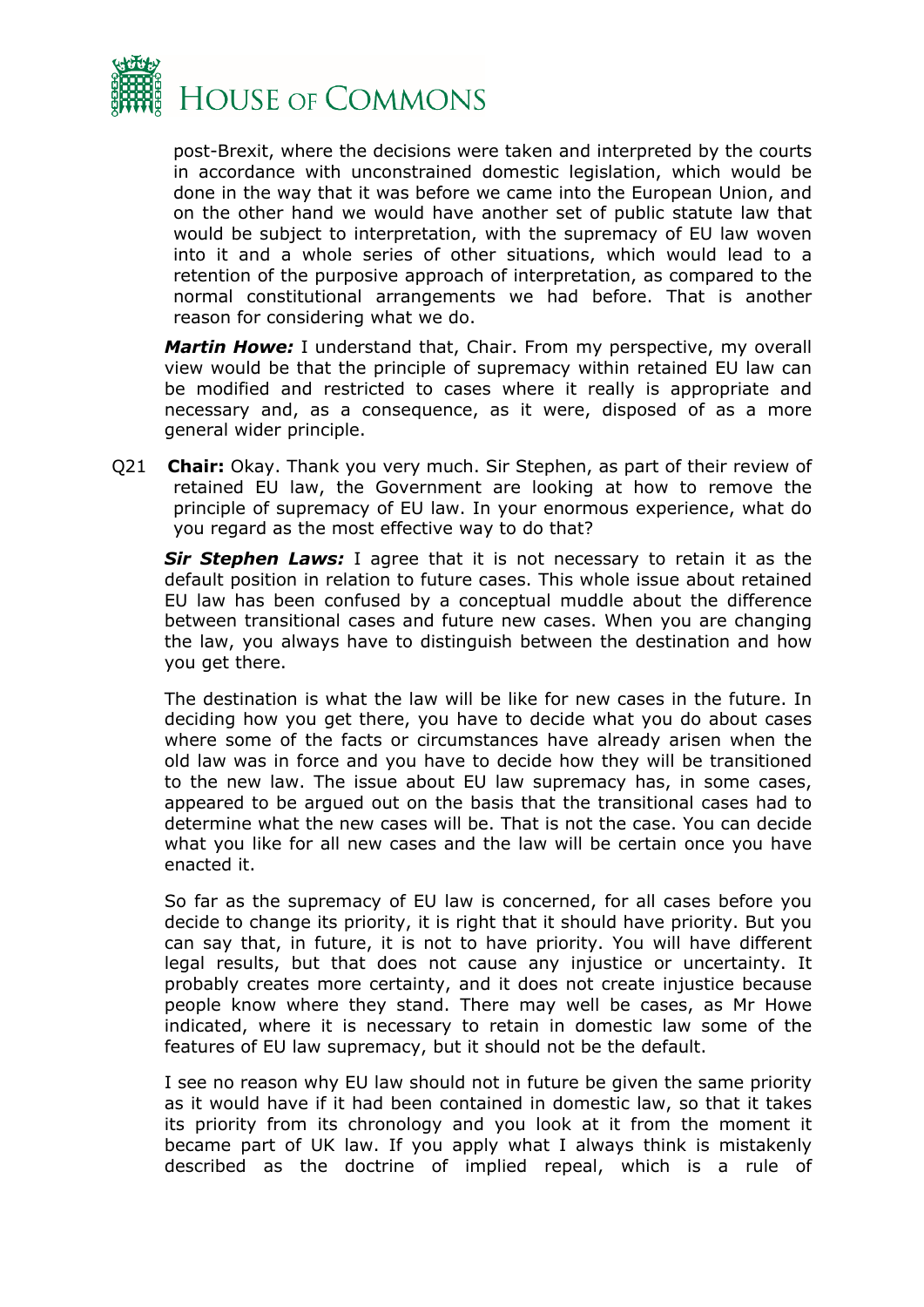

interpretation that says legislation has its effect according to its chronological succession, I think it is right that you should not remove the supremacy of EU law over domestic law that came before, because that would involve some revival of something that had been repealed.

For domestic law that came after the EU law entered into domestic law, though, I see no reason why the later domestic law should not prevail. The situation where that is going to arise will be either where the subsequent domestic law was enacted in the hope or expectation that it was not incompatible with EU law—in which case, why not in future give effect to that hope and expectation?—or where the person who made it after the EU law had been incorporated into domestic law thought they would express it in terms that would then be qualified by what had happened before. But I am not even sure that those cases can exist. If they do, they need to be found, because anybody who was doing that would, in the nature of things, want to indicate where the qualification in the previous law existed and would have said so. I think you could give EU law the same priority that it is given by its chronological place in the introduction into UK law.

Q22 **Chair:** One last point, if I may, which is to do with the power that was taken under section 5 or 6, I think, of the European Union (Withdrawal) Act 2018—what I call the Factortame blockbuster, which was to enable the courts to be able to quash any Act of Parliament that was inconsistent with EU supremacy. It is like a glorified Lord Bridge judgment, whereby he quashed the whole of the Merchant Shipping Act—understandably in the circumstances, because we voluntarily agreed that we would accept whatever it was that came out of the Council of Ministers' law making. But of course, when you got to the point where there was an inconsistency, the courts had to make a decision, and they struck down the whole of the Merchant Shipping Act, which is a vast Act of Parliament in itself. The whole thing went up in a puff of smoke. Taking a general power to be able to quash Acts of Parliament with respect to any inconsistency there may be with the supremacy of EU law seems to me to be something that really needs to be removed at the same time as part of this process.

*Sir Stephen Laws:* I do not think there is any need for a separate power. Under what I have suggested, you would take the domestic legislation, followed by the EU legislation, so that the EU legislation had impliedly repealed the bits that were inconsistent with it, or you would say that the domestic legislation came later. For new cases, but not for transitional cases, the domestic law should prevail, because it came later.

**Chair:** Any further points on that before we move on, Martin Howe?

*Martin Howe:* I would agree that the wording of section 5(2) of the 2018 Act is very unfortunate, because I think it has always been a misuse of language to refer to Acts of Parliament being "quashed". Actually, both the European Court itself and our courts have been very careful in their terminology, even in the Factortame case: Acts of Parliament are not "quashed"; they are disapplied.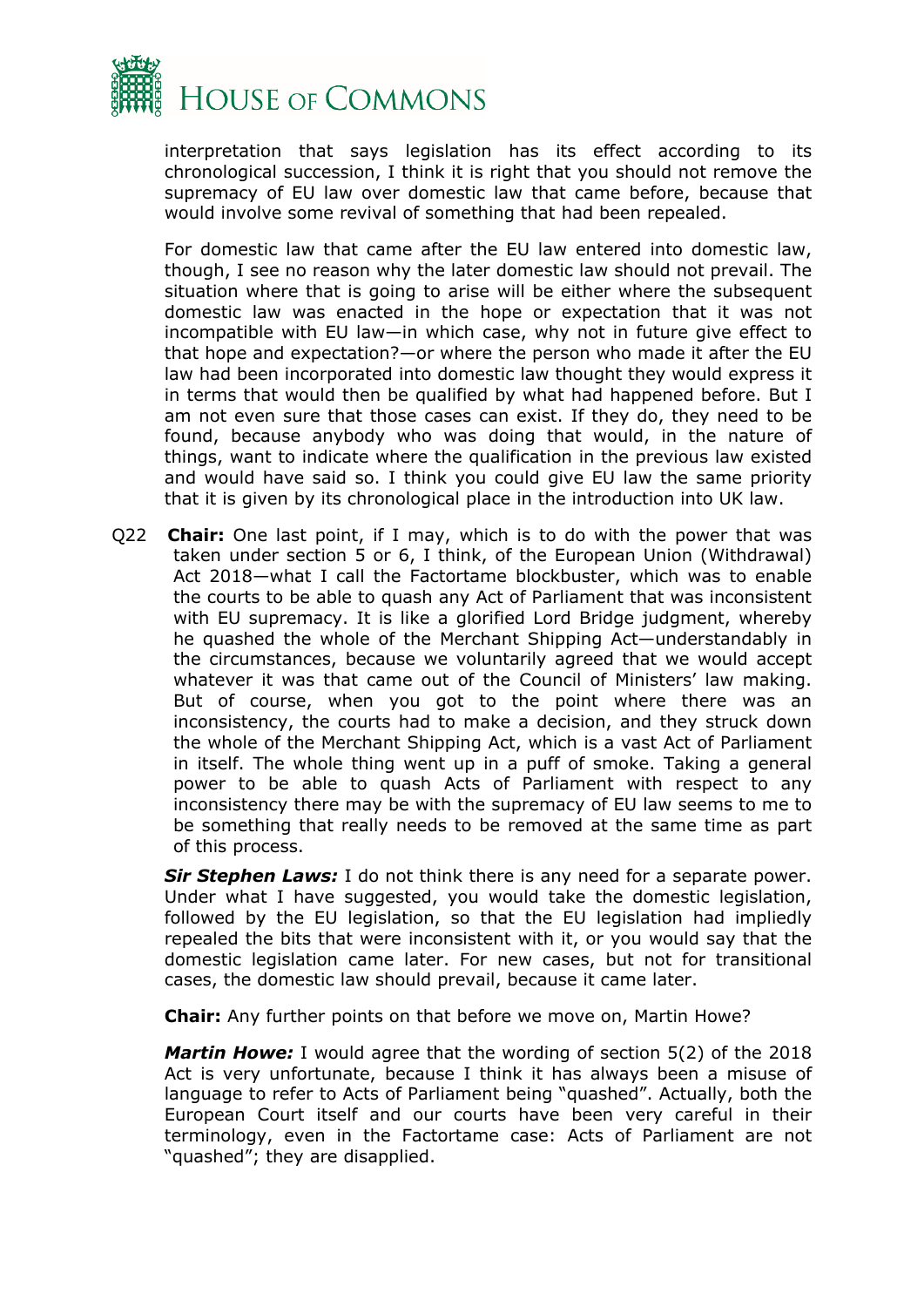

**Chair:** Thank you very much for correcting me on that point. The word "quashed" does appear—

*Martin Howe:* Well, the draftsmen of the Act—

**Chair:** Yes, it actually says "quashed".

*Martin Howe:* Yes, I can't understand. It may be that that refers to the words "or rule of law" and not to "Acts" particularly. It is unfortunately expressed.

**Chair:** That is why we have people like you and Stephen Laws here, and Dr West and Dr Garner—because you have all had experience. It is not only a very important subject; it is also extremely relevant to the way we proceed in making legislation for the future.

On that score, I will now move on, if I may, unless anyone has any further points to make. Allan Dorans, please.

Q23 **Allan Dorans:** Good afternoon, gentlemen. My question is to Dr West. To set the scene, can you explain how retained EU law can currently be amended, and does a modification to retained EU law have an impact on how it is interpreted?

**Dr West:** It is fair to say that currently the mechanisms for amending retained EU law are not exactly straightforward. There are a number of different pathways in existence. What I will do now is to set out the general architecture for this, rather than going into all the minutiae, which we can pick up on later.

I will make two preliminary points before doing so. First, this is a complex issue, but I want to try to explain that that is not entirely arbitrary or without rationale. It is in part because of the diversity and complexity of retained EU law itself. It is not a uniform landscape of law; it has hierarchies and structures within it.

Secondly, I will just say that I will focus on legislative routes for doing so, particularly within Westminster, as that is the remit of the society and hopefully is of most interest to your inquiry.

With that in mind, what routes are available? I will split them up as best I can, first into the new and the old. By new, I mean that, of course, Parliament can enact new primary legislation—new Bills—that can amend any law, including retained EU law. In fact, it has already done so on immigration and fisheries, and we can expect that it will continue to do so. In the Brexit opportunities policy paper, we see a number of areas where new legislation is expected and anticipated.

I should say that, as well as amending retained EU law directly, new legislation can take powers to amend it. Again, we see that already, in the Environment Act and the Professional Qualifications Bill; of course, that will be limited to those areas, but it can be done.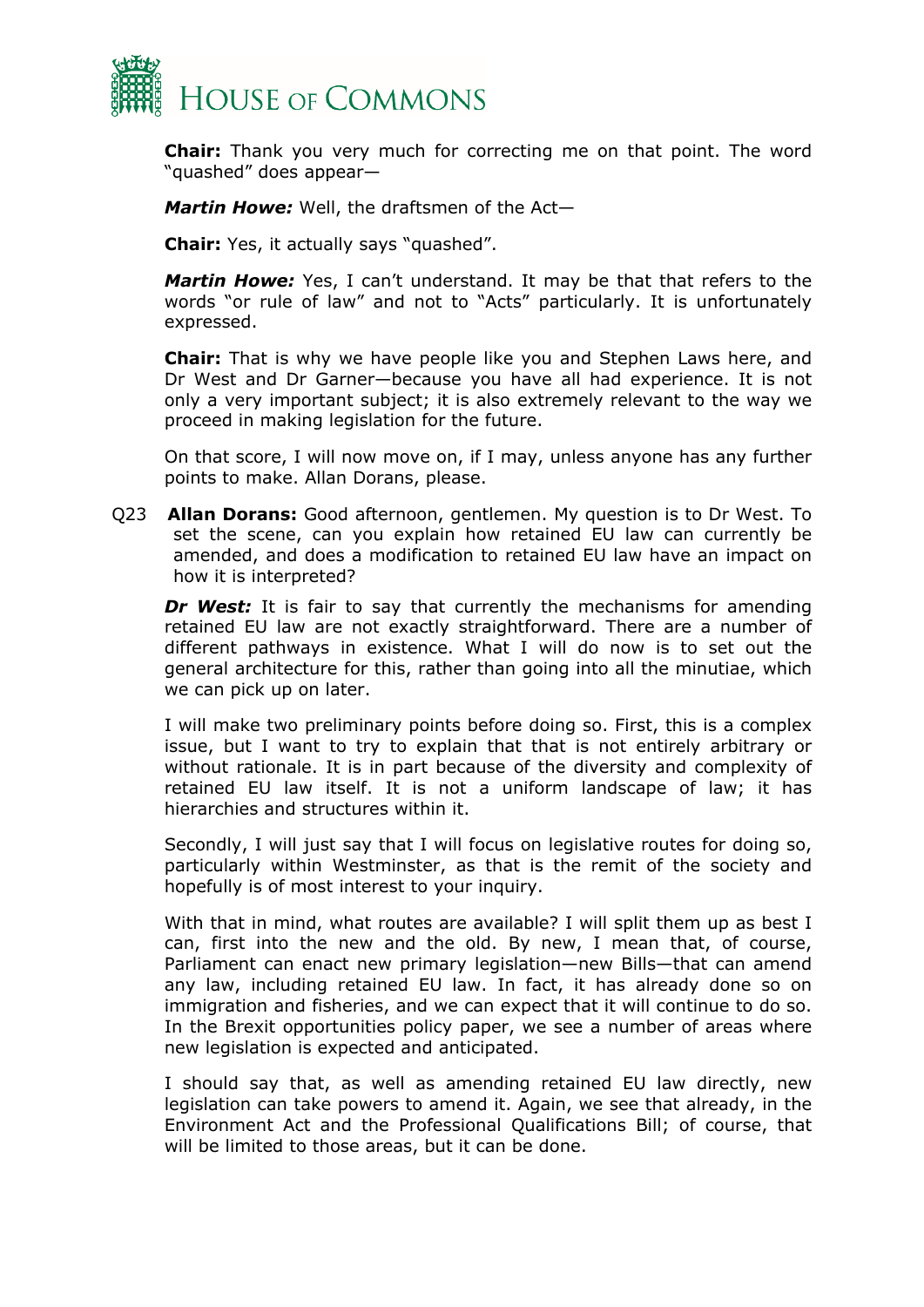

In terms of the old, what I mean by that is via existing delegated powers. First things first: there are, of course, powers taken as a result of Brexit, not least in section 8(2) of the withdrawal Act, to amend retained EU law. I do not think that those are of central interest to this inquiry, so I will move on from them to think about other areas where it gets perhaps more complex.

The pathways available are dependent on a number of factors, including, first, how a law was first incorporated into domestic law. In that regard, we have both preserved legislation and so-called converted legislation. By preserved legislation, I refer to those statutory instruments and Acts of Parliament that pre-existed Brexit. We have SIs made under the section 2(2) ECA power. Of course, that power has gone; it cannot be used to amend. But many of those SIs would have been made under dual powers or perhaps more powers, and of course, in the circumstances where those powers remain on the books and give the vires to do so, those powers can be used to amend that law, so far as they permit.

Again, we already see that happening. In fact, down the corridor I believe that right now an SI on GMOs is being debated, which has been brought forward exactly in that way. There is one on train driving licenses as well that I am aware of.

Acts of Parliament, of course, cannot be amended in such a way, unless there is a Henry VIII power, and there will be those on the books. I am thinking of things like the Legislative and Regulatory Reform Act powers.

Moving on, there is converted legislation—the legislation converted by sections 3 and 4 of the withdrawal Act. Again, we can split this further. In fact, the withdrawal Act does so: it badges this law as either principal or minor law. The key difference here for current purposes is that the minor law can be amended by delegated powers. It can be substantively amended by delegated powers, I should say, whereas the rest—the principal law—can only be substantively amended by primary or Henry VIII powers.

That distinction is not entirely arbitrary; there is a rationale in it. It is based on the status that law had as a matter of EU law. Essentially, minor law is what was EU tertiary law: Commission delegated acts and Commission implementing acts. This law is somewhat analogous to UK secondary law—the mismatch in hierarchies is because of the extra layer of the primary law of the EU treaties. The important point is that this is technical law. It is law that will frequently be outdated, and it is analogous in that sense.

What I hope to have given there is an overall sense of the general diversity of EU law and the diverse ways in which it can be amended. As I mentioned, there may well be other mechanisms: disapplication mechanisms in the Nationality and Borders Bill, through the courts, through action in devolved nations, implied repeal, and potentially through the action of regulators if new powers are given. That is in part because of the diversity of retained EU law.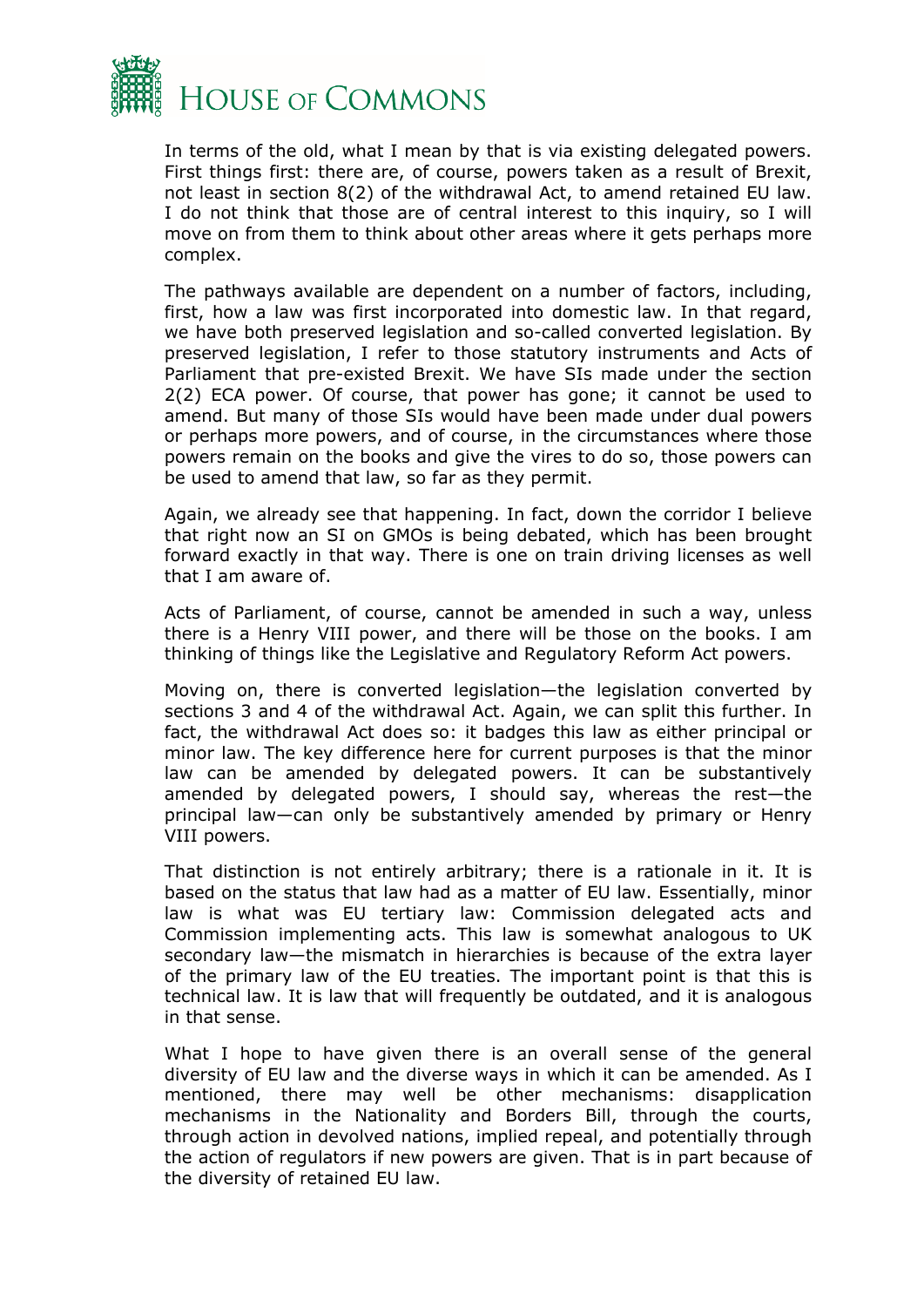

On the point on the courts and the interpretation, section 6 of the withdrawal Act requires courts to stick with retained case law only so far as that law—that is, the underlying EU law—is unmodified. What exactly that will mean, I am sure there will be disagreement on. There may be court judgments on this already, but I am not aware, I am afraid. Other panellists may be. It is also worth drawing attention to section 6(6), I think, which says that courts can still follow that retained case law where that is in line "with the intention of the modifications."

My last point here is that I think there is a distinction across these ways of amending retained EU law, depending on whether those are general ways of amending, which would apply to all retained EU law, or more focused more policy area-specific or policy objective-specific. That is an important distinction to bear in mind when thinking about the design of new mechanisms to modify retained EU law.

**Chair:** Thank you very much. Do you have any further questions?

**Allan Dorans:** No. Thank you, Dr West: a very comprehensive answer.

Q24 **Craig Mackinlay:** Dr West, you mentioned the Nationality and Borders Bill—there may be others, but you have highlighted that one. Are some of the Bills that we have made subsequent to proper withdrawal having new Henry VIII powers inserted that could retroactively give powers back to amend measures beyond what the withdrawal agreement may have proposed?

*Dr* West: I do not know about retroactively.

**Craig Mackinlay:** Wrong word, sorry—sort of overwrite what the withdrawal agreement proposed in terms of ministerial powers.

**Chair:** Are you referring to repeal of repeal provisions, which can revive, I believe?

**Craig Mackinlay:** Sorry, Chairman?

**Chair:** Are you referring to repealing provisions that have been repealed, so that if you do that, you then revive the provision that was originally there according to some—

Q25 **Craig Mackinlay:** No, my thought is that you are creating a ministerial power in a new Act—that one will do as a point of reference—that was beyond a means of changing entrenched EU law at the time of the withdrawal agreement. It is a little bit abstract, and I do not know if anyone will be looking out for those clauses. *[Interruption.]* Dr Garner is nodding his head; he has got his head around it probably better than I have.

**Dr West:** I am sure Dr Garner will get to it. On the powers in the new Acts, Parliament can legislate as it wishes, and certainly it can do that to modify any aspect of retained EU law: it is for Parliament to give those powers. In terms of the withdrawal agreement, there are matters of international law that will affect and influence what Parliament may wish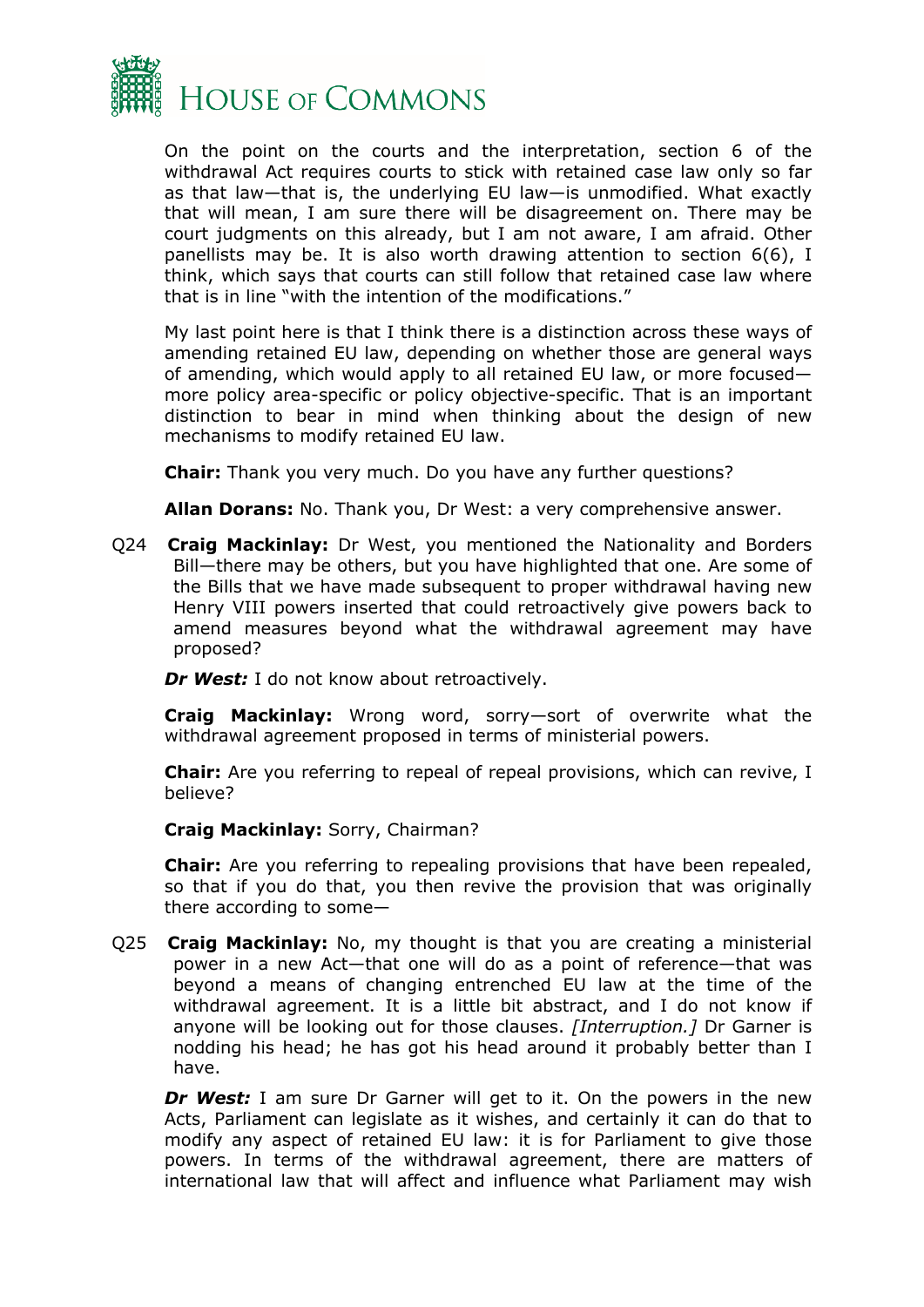

to do on that front, but certainly we see Bills coming forward that allow for that amendment of retained EU law.

#### **Craig Mackinlay:** Thank you.

**Chair:** You just touched on international law. I do not think we want to spend the whole of this session on that one, but there are really important questions arising out of section 38 of the 2020 withdrawal agreement Act, in particular 38(2)(b), which gives a right in domestic law to override the withdrawal agreement and therefore also the protocol. The question of what you do about international law in that context has been posed, but I am going to leave that on the table for the moment, otherwise we will spend the whole day on it. Greg Smith, would you like to ask the next question, or two questions?

Q26 **Greg Smith:** Good afternoon to the witnesses. Just as the Chairman did for transparency, before we start, while I cannot claim to have known Martin Howe for as long as the Chairman has, he has been known to me for around 20 years or something like that.

Could we just pick up on the status of EU retained law within British law? Perhaps, Mr Howe, you can answer this first. We know, from a written ministerial statement in December, that the Government's review of retained EU law would consider giving it "a more appropriate status within the UK legal system". While I accept that this might be a "How long is a bit of string?" question, how would that best be achieved?

*Martin Howe:* First of all, let us be clear that retained EU law is a form of pure UK domestic law. It is not any form of an emanation of international law or international treaties. In that, it is quite distinct from the law that arises from the withdrawal agreement and has continuing effect, including the Northern Ireland protocol. In principle, Parliament could repeal the whole lot tomorrow, but, of course, the practical problem in doing that is that you then have great voids in the law.

I would suggest that, in practice, you have to have a timetable for that. I would argue that you need a sunset clause, or cut-off date, which you would put on the statute book. At the end of that, all EU retained law is repealed, and, as the Chairman indicated, if you repeal retained EU law, the previous law, which existed in the United Kingdom before it was brought into force, is revived to fill the gaps. However, if you do that, you then need a programme—if you do not have a cut-off date, we will be 35 years down the line, and there will still be swathes of retained EU law. Law students will still be being taught EU law courses, judges will be practising it, and we will have all of those EU law principles still in our legal system.

I therefore think it is essential to have a cut-off date that may be demanding but that is sensible and achievable. Then, to get there, you need to do two things. The first is around sector-specific reforms, like financial services and data protection, where a lawyer cannot just sort of reform it legally. You also, I believe, need to do more across the board. As sector by sector gets reformed and replaced with pure domestic law, you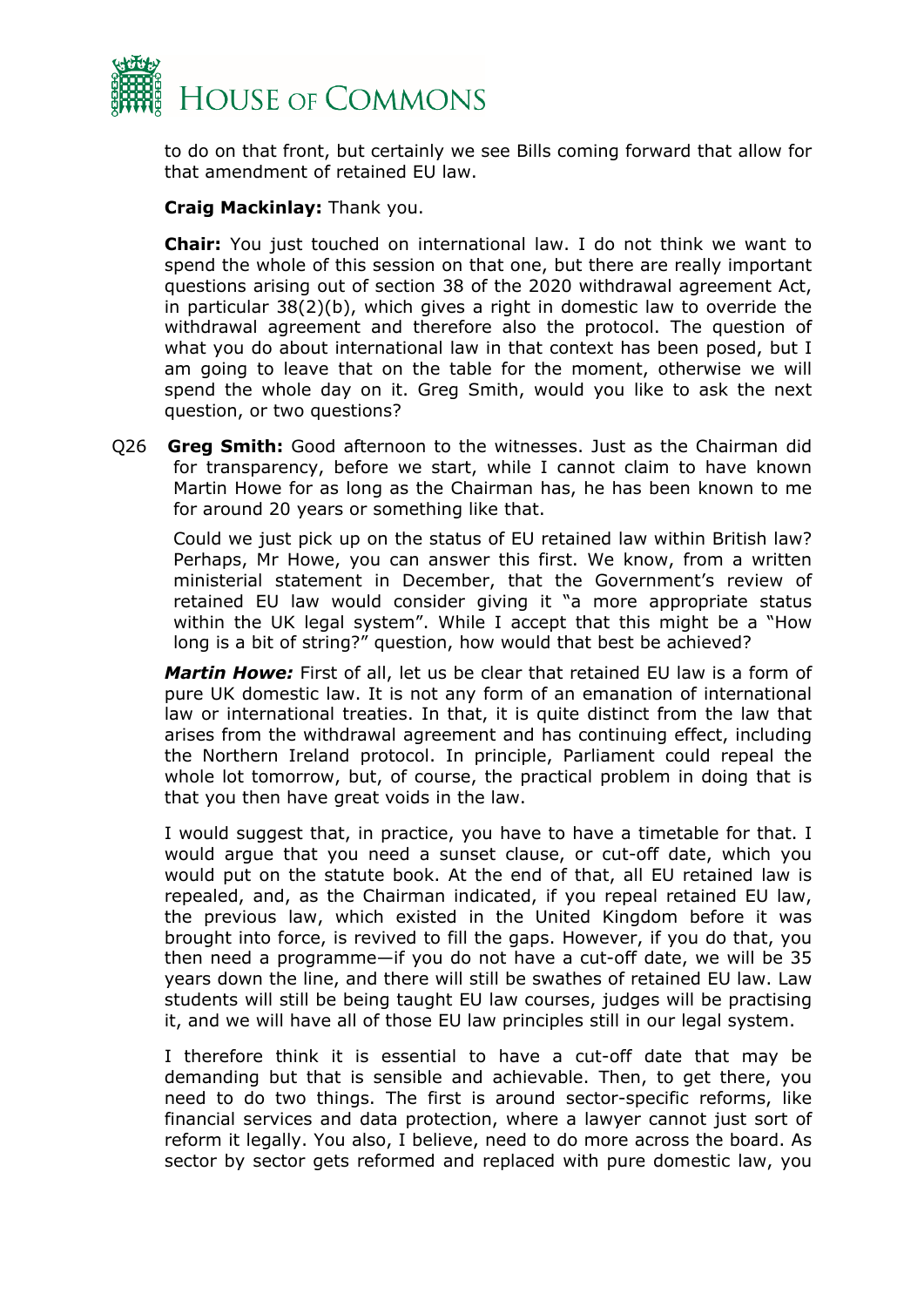

also need to do something about what is left—hopefully a residue of decreasing size—but I think that there are things that you could do.

First, I cannot see why this principle of giving special status to decisions of the European Court of Justice has been retained. That could go tomorrow. The alarmists say, "Oh, that means there'd be terrible uncertainty," but, in practice, the judges would be very cautious in departing from existing decisions. In fact, there is a case, which I think was mentioned at your last hearing, called TuneIn *v.* Warner Music and Sony Music, where the Court of Appeal was very cautious about departing from judgments of the European Court—in an area of law that that court has spectacularly messed up, frankly, on communication with the public in the context of copyright. I think that the judges were, probably rightly, influenced by the thought that it is not really the judicial role to, as it were, re-legislate over an area of law, so they left it in place. I do not think that you would get cascades of decisions being overturned if you got rid of the rule altogether.

Short of that, you could extend the ability, to all courts, to depart from the law. On this thing of keeping it at Court of Appeal level, I read the evidence of witnesses from the previous session on this, and it seems to be, very much, a sort of Government lawyer's perspective. I act for privately-funding clients, and if you tell them that you have this decision and you cannot get the court to look at its merits unless you go up to the Supreme Court or the Court of Appeal, at a cost of hundreds of thousands of pounds, that really has a deterrent effect. I think that the good sense of courts, at all levels, should be allowed to depart from decisions. In fact, you could take the provision about post-exit decisions, where they may take them into account if they want to, and apply that to pre-exit decisions too.

Q27 **Greg Smith:** That is incredibly helpful, thank you. If I can expand the question a little bit, you mentioned the concept of a cut-off; we do know that the Government have said that they want new powers to amend retained EU law, under what they have called an accelerated process. They have said that within that there needs to be appropriate parliamentary scrutiny. I will start with you, Martin, as we are already on you, but then I open it up to the rest of the panel to offer your perspectives on what that parliamentary scrutiny process could and should look like to ensure that we have captured all the EU retained law and changed or appealed it in an appropriate manner.

*Martin Howe:* We have had this very wide, so-called Henry VIII power, in section 2(2) of the 1972 Act. I start from the position of having been critical of the width and scope of that power. Quite apart from the power to give effect to EU obligations, it also affords very wide powers that are discretionary and are exercised by Ministers, subject to parliamentary control, in a very different way from an Act of Parliament, where there is line-by-line scrutiny.

On the other hand, I fear that the sheer scale of retained EU law is such that it would simply not be possible to do the exercise of revising it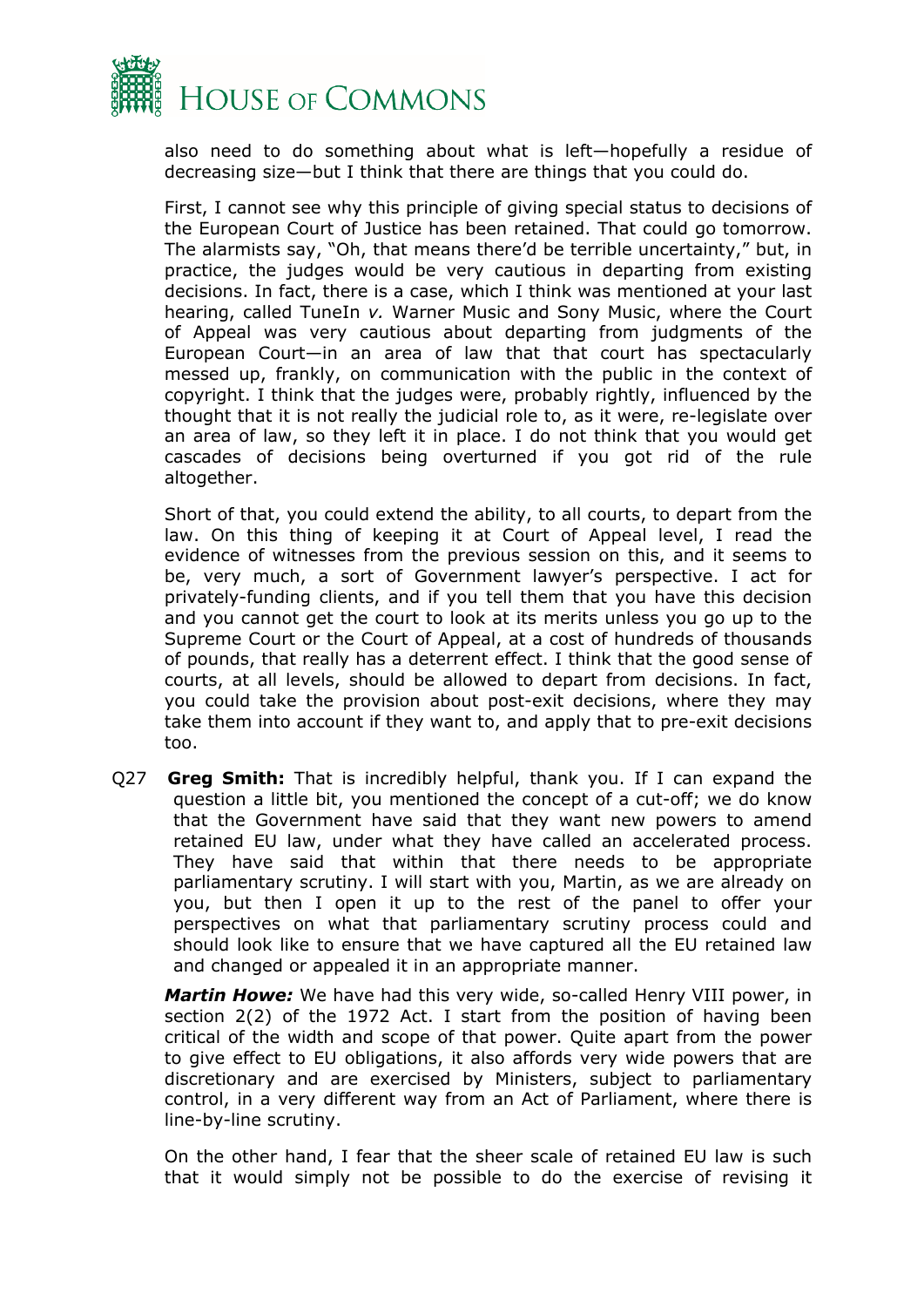

without a delegated power. I think that necessity dictates that. I cannot put myself forward as an expert on parliamentary processes for scrutinising delegated legislation, but I would suggest that a delegated power for this purpose is necessary.

One thing that I turned over in my mind is whether you could have a commission or something that looks through retained EU law and comes up with proposals for changing it—or domesticating it properly. I think one could do that, but you would have to be careful because a lot of the decisions on what to put in its place are highly political and would have to be taken by democratically accountable Ministers and Members of Parliament—not by some quango-type body. However, you could have a body that at least does the stock-taking exercise and comes up with recommended options as to what could be done.

Q28 **Chair:** But don't you agree that that actually could take forever? It is another part of the same problem. If this is a change in our legislative statute book—and the principles that we have been discussing are essentially about democracy as well as sovereignty—then we cannot be locked into a situation where some body adjacent to the Law Commission sits down with a massive quantity of law and starts supplying its own judgments on it. That is a political and democratic decision.

*Martin Howe:* That may be so. I was just saying that it was something that I was contemplating, as to whether it might help the process. It could not be a body that takes—

Q29 **Chair:** As I have said before, Justinian took one look at the situation in the 4th century AD; he gave the job to 12 commissioners and said, "Get on with it. I want this changed. It's got to make sense, because it doesn't make sense for the man in the street anymore." That was in his part of the Roman Empire. They were given a few years in which to get on with it, and they actually did it. They reduced the volume, according to Jolowicz—I remember this from my days at Oxford when I was studying these matters. It was quite astonishing; they did the whole thing without any of the modern technologies that we have available today. They reduced millions of lines of legislation in a very short space of time, and everything seemed to carry on very well thereafter.

*Martin Howe:* Chair, I confess in my legal education I never had the opportunity to study Roman law. If this is a serious prospect, you need that cut-off date at the end, whatever the process is for getting there. If you don't have that, things will just be left in the long grass.

Q30 **Greg Smith:** The cut-off date point is something we need to take very seriously as we pull the conclusions of this inquiry together. Dr West.

*Dr* West: In terms of the appropriateness of the scrutiny, that is obviously something we are very interested in. We have long-standing concerns about the effectiveness of existing mechanisms for scrutinising delegated legislation.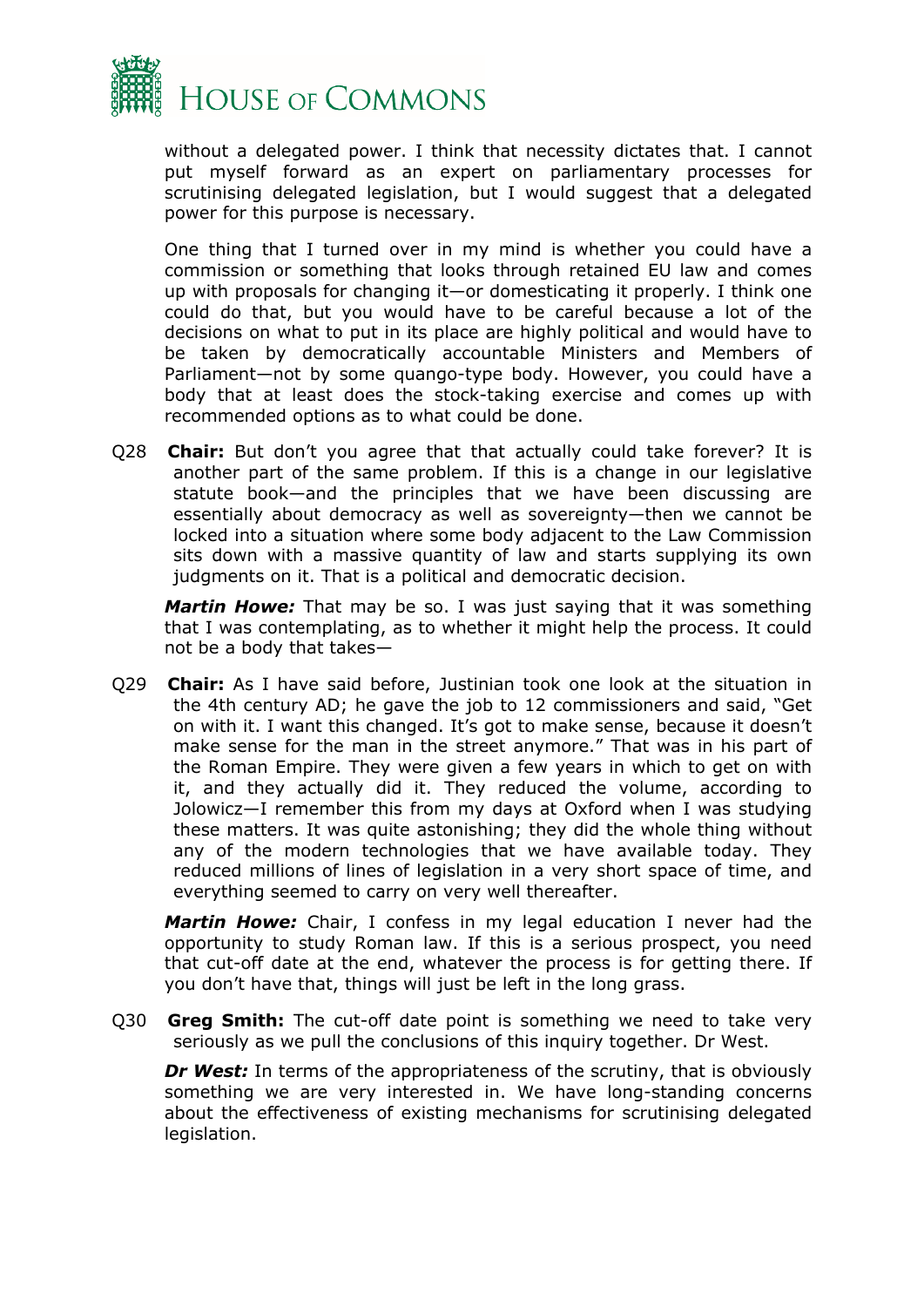

Taking a step back, in thinking about what constitutes appropriate scrutiny, there is often a tension, or a trade-off perhaps, between speed and depth of scrutiny. You can see how there is a trade-off there. That is true of any legislative process, but particularly true here. Because of the diversity of retained EU law—you have overarching legal frameworks, real granular nitty-gritty, and you have the scope of it—the idea of a one-sizefits-all solution might be difficult to come across. As a general approach, we think there is value in some sort of sifting mechanism to try and help allocate what counts as appropriate mechanisms for making these changes.

I will say a bit more about that shortly, but on the speed/depth trade-off point, it is useful to contrast this exercise with a recent high profile experience of the use of SIs at speed—the deficiency correction, but of course the response to covid as well. We saw SIs being used quickly, but in both of those circumstances there was a clear external time pressure to do that, which was weighing on the scale of speed, which perhaps does not exist to the same extent here.

Another point I want to make is around the fixed-term nature of those two processes. There is a clear end point. At some point we are no longer going to make corrections to retained EU law. At some point we will no longer respond to coronavirus. Unless there is a cut-off point, this will be an open-ended process. A cut-off point might end up just pushing some of the risks down. You might see the cut-off point getting pushed from that deadline going down the line.

The difference there is what might be being constructed here: rather than a one-off process for changing retained EU law today, setting up mechanisms by which law and policy is made and scrutinised in those areas covered by retained EU law—those areas with EU competencies and there is obviously a risk there. If the mechanisms used are setting up ongoing processes—potentially indefinite processes for scrutinising that law, where clearly this Parliament had little, if any, say in those in the past—if you use a process that is too focused on speed, that might risk this Parliament having limited, if any, say again in what those decisions are in the future.

On sifting, what I mean is some sort of mechanism by which Parliament today can decide what form of scrutiny is appropriate—looking at the actual policy content and the legal implications of the SI in question. The political and general context are things that cannot be known at the time an Act is passed and when the powers are drafted, whereas with the instruments in front of Parliament today, that is a time when scrutiny is appropriate, and at times that might be an accelerated process. That might be a quick process at times. If it is more substantial, big decisions, there might be a need for other mechanisms.

The experience of ESIC under the withdrawal Act is a useful starting point. This was novel in the sense that it put that decision as to what the scrutiny should be in the hands of parliamentarians. As I say, I see it as a starting point. One of our chief concerns is that the outputs of ESIC have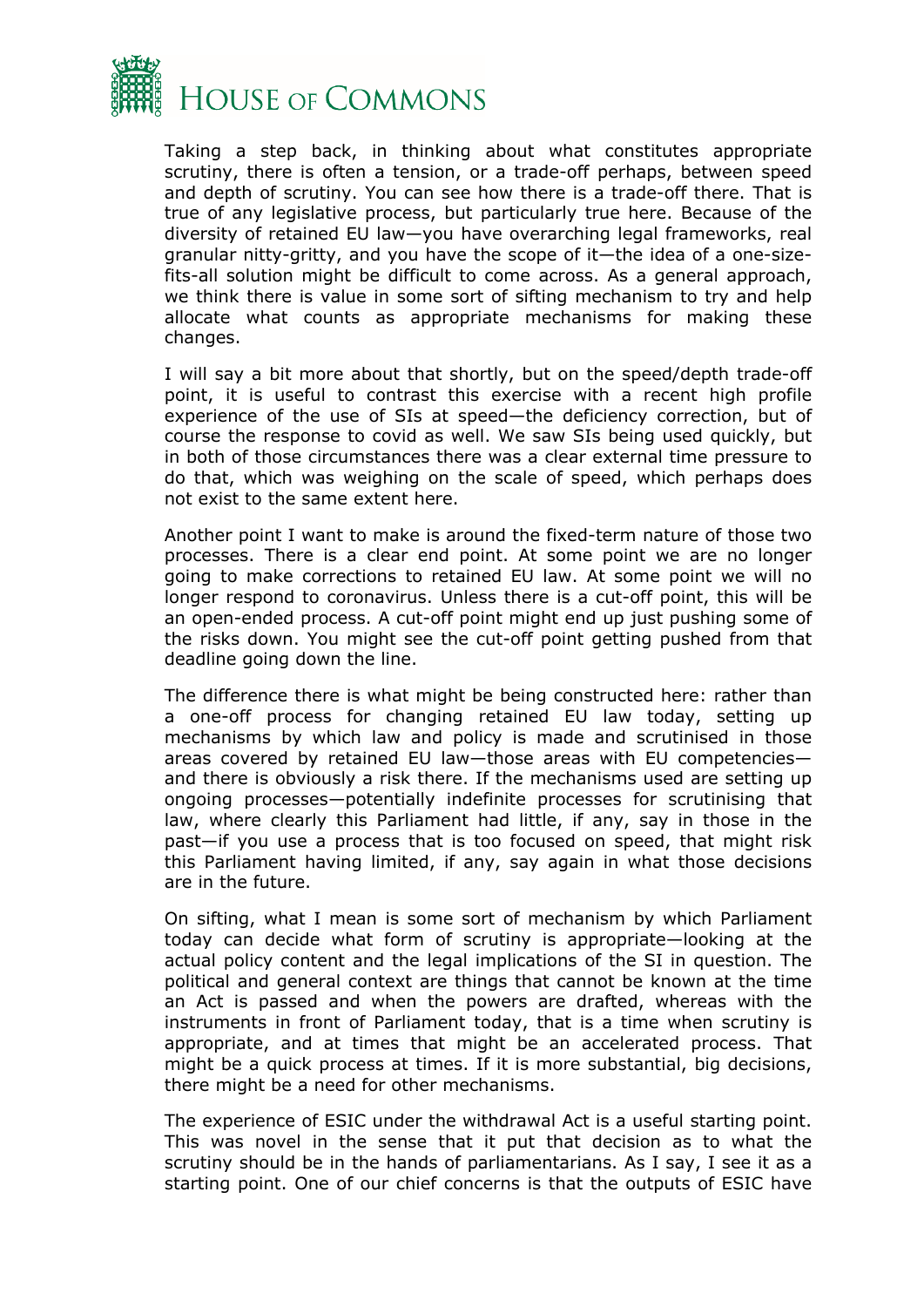

either been negative or affirmative procedures, neither of which we consider provide for particularly meaningful or effective forms of scrutiny, so the Committee may wish to think about what else would be useful here—things like specialist forms of scrutiny, Select Committee or otherwise; an additional requirement around supporting documentations; impact assessments; possibly in some cases some form of amendability; consideration of the impact on international law of devolution and so forth.

The basic point is to construct a system where parliamentarians—you—can focus your time, energy and effort on what matters, and not have it being spent elsewhere in Committees on issues that are uncontroversial or of limited interest.

My last point on this is to say that, as I mentioned at the start, we are currently undertaking a delegated legislation review. We are looking at the system as a whole. We think as well that for how improvements to retained EU law or issues that were previously within the competence of the EU are made and making sure that this Parliament has a proper say over those in the future, this could act as a pilot for improving the delegated legislation system as a whole, which is something that we think is needed, to prevent, essentially, further erosion of Parliament's authority on legislative matters.

**Greg Smith:** Thank you. I am conscious of the time, but I want to hear the evidence you have to give. Sir Stephen or Dr Garner, do you have any additional points you want to make?

*Sir Stephen Laws:* I want to make a few points about what Mr Howe said. First, I agree with the idea of a cut-off. The idea of a cut-off illustrates an issue that arises here, which is that taking powers to remove EU law is going to be relatively uncontroversial. The area of controversiality—the difficulty about drafting the powers—is about taking the power to replace them with something, and how far the replacement goes beyond what was there before. That is an important aspect of this issue.

I also wanted to say that this is one former Government lawyer that doesn't think it is a good idea to make people litigate up to the Supreme Court to find out what the law is. I always used to regard it as a failure if anything I drafted reached the Supreme Court.

On scrutiny, I think the way to look at this is to look at what scrutiny is for. I have always thought it is for two things. First, it is to give democratic legitimacy to matters of political salience. It is important that scrutiny should concentrate on matters of political salience, partly because that is the thing that politicians are interested in, but also because you don't want to be distracted by assuming that it is the job of Parliament to look at every piece of technical drafting that goes on. It is important that Parliament should create incentives for those who produce legislation to reach good technical standards, but that can often be achieved by random sampling. If people who draft legislation think that there is a risk that they will be politically exposed and there will be a political price to pay if a piece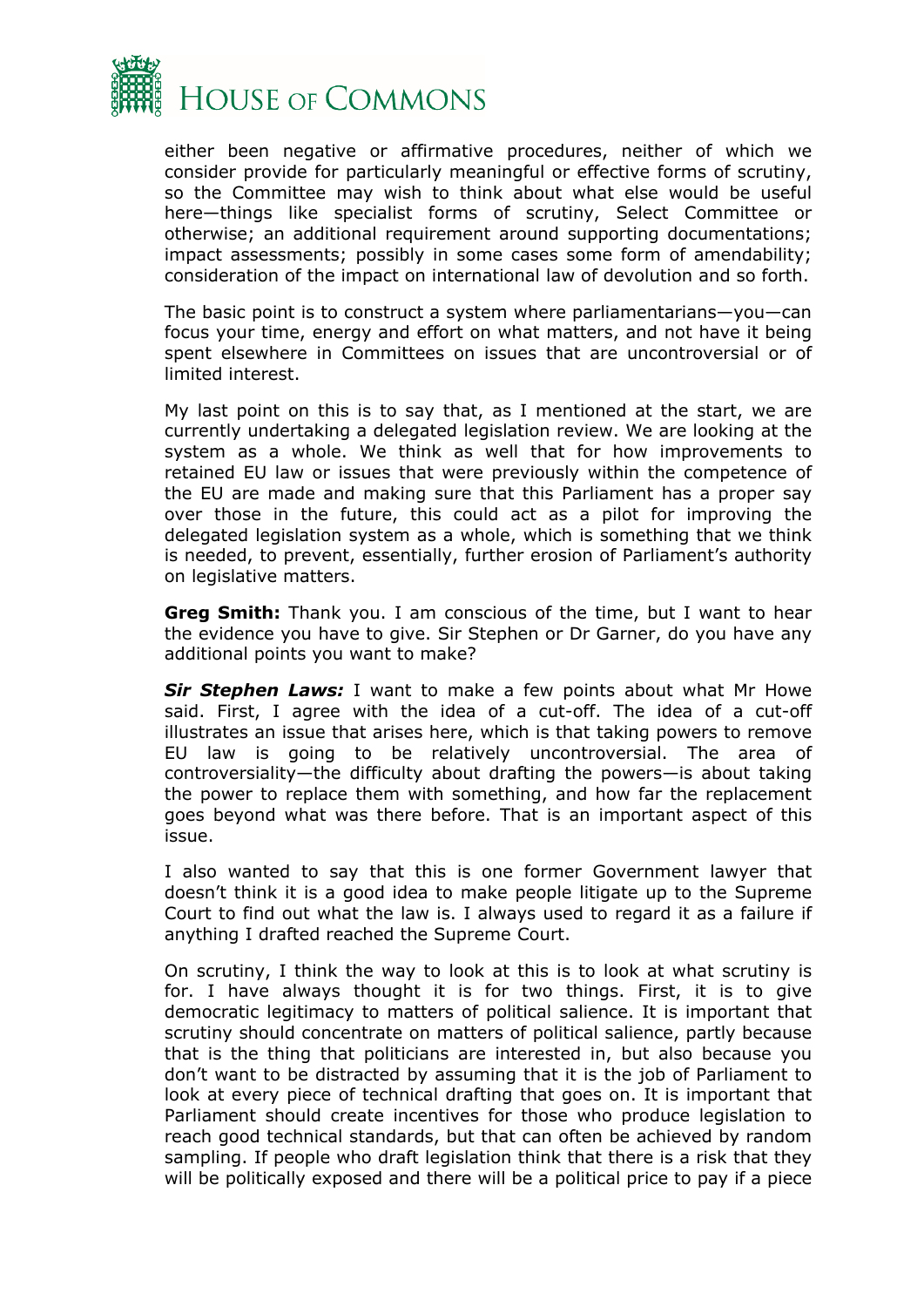

of defective technical drafting is discovered, then that is incentive enough. The main thing is to concentrate on the matters of political salience.

I agree with a lot of what has already been said about that and how that might be achieved and how ESIC is a precedent. It seems to me that what the system has to do is to provide reassurance that points of political salience are not being missed, and to provide the random sampling I have talked about.

I do not entirely agree that current methods are inadequate, and I would be cautious about putting in lots of detailed statutory requirements, because life being what it is these days that exposes the delegated legislation to having itself litigated. I often think that the suspicion that the Government are busy trying to get legislation passed without anybody noticing it is exaggerated. On the whole, Governments like people to know when they are changing the law and having an effect—they want people to know about it so they will accept it and accept that it has gone through the democratic process. A lot of the reason why delegated legislation that is subject to delegated powers receives cursory consideration is because Parliament has decided that that is what is appropriate for it.

**Chair:** On that particular point, in terms of the democratic legitimacy of much of the legislation that was passed, we are accumulating some interesting archive research to show, for example, through VoteWatch—an organisation that has been doing some groundbreaking work on all this that there were a significant number of pieces of EU legislation that we couldn't resist, because majority voting meant that it went through, but we still voted against it, because we were so appalled by the prospects.

The ports regulation might be one example of that, which was opposed by every trade union, every port employer and the Government themselves, and they still couldn't stop it. The democratic legitimacy question is an important part of this. It would be invidious if we were to end up keeping on the statute book, through a mechanism of parliamentary scrutiny, something that actually didn't have democratic legitimacy in the first place. That is the main point I would make on that. I'm sorry, Greg, I interrupted.

Q31 **Greg Smith:** My profuse apologies that after 50 minutes of the session, we're only just coming to you, Dr Garner. What is your take on this?

*Dr Garner:* On the question of what the new accelerated powers of amendment might look like, an important point I would like to stress is that there is reference in the policy paper to amending technical details the point being that new powers are needed because technical details, such as energy performance certificates, could be enshrined in primary legislation. It is important to note that the paper does not state that the powers would be limited to those technical details, so there is scope for those powers to relate to matters of substance and policy.

On the appropriate level of parliamentary scrutiny, what has to be taken into account is, first, the legislation's status in domestic law and, secondly,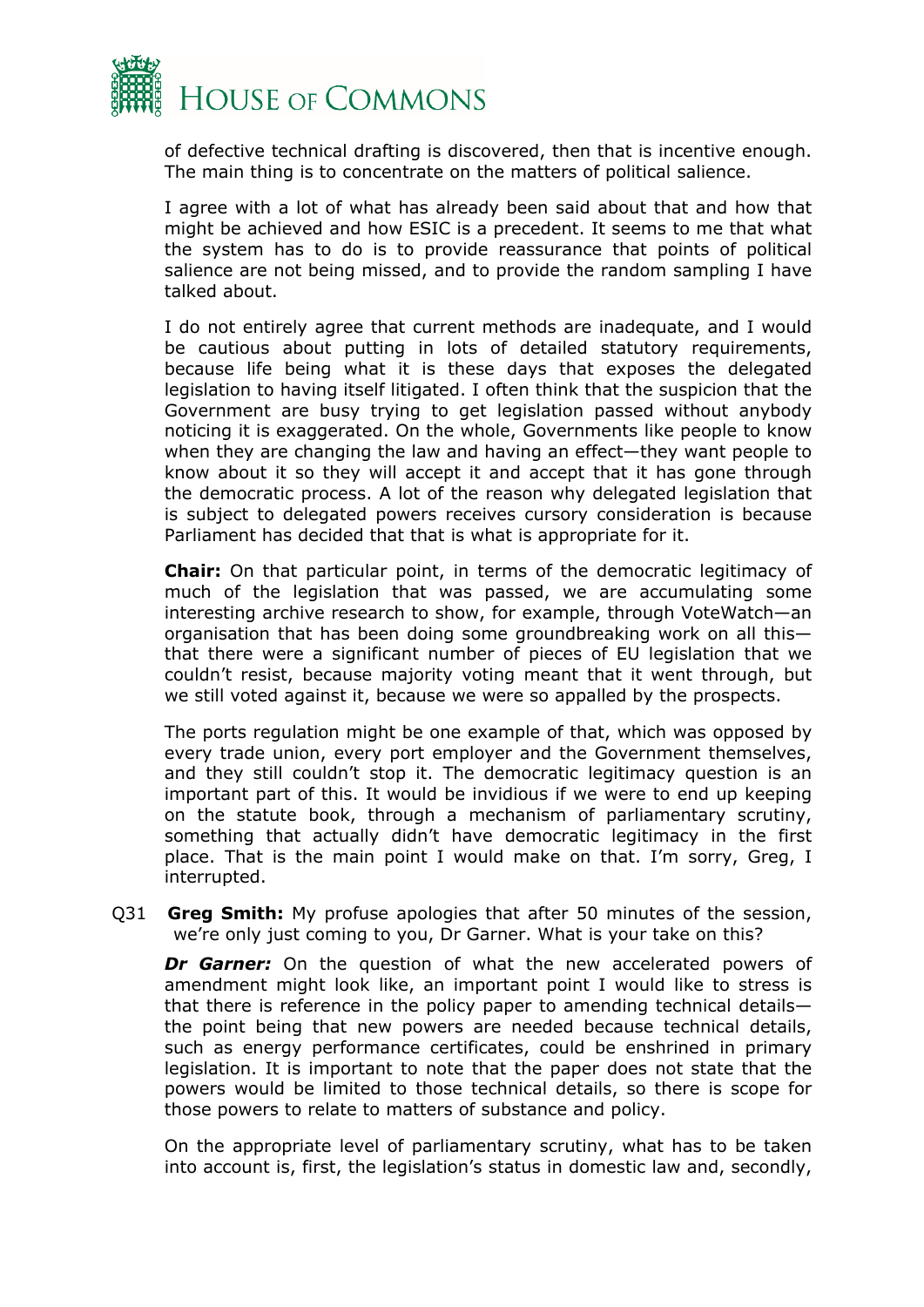

the category of retained EU law. This is all about the level of democratic scrutiny it received during its creation. As Dr West was saying, the category of retained EU law reflects the origins in the EU legislative system, and therefore how much democratic scrutiny it received in the EU institutions. If retained EU law is found in an Act of Parliament, that has to be the fullest extent possible of parliamentary scrutiny.

Of course, Parliament is free to unbind itself from the decisions of its predecessors. If this is done by Ministers without MP involvement, there is a real risk—in particular if these secondary powers are disconnected from a parent Act on which there had been debate. The same goes if the measure's origin is in primary EU legislation, such as the working time directive, which is transposed through regulations in the UK. Regardless of the mode of law used to transpose these obligations, it has received direct input from UK representatives in EU institutions.

Finally, if the Government want to argue for lighter scrutiny—such as in the interests of regulatory efficiency—they need to be very clear on what the conditions for that are; for example, if it is technical details. Crucially, Parliament should be fully cognisant of it and be able to debate it in the passage of any legislation.

**Greg Smith:** That is very helpful, thank you.

Q32 **Craig Mackinlay:** We have strayed very much into discussing the right forums and locations to make changes, whether by secondary legislation or elsewhere, so I am not going to beat that any further. We have extended our discussion this afternoon into a whole constitutional debate about how legislation goes through this place, depending on its importance.

Let me just say where I think some of the thoughts are developing: the weakest form of changes—those not scrutinised in great detail—is the negative procedure for SIs. That seems to be the prevailing view. Slightly better is the affirmative procedure, because that at least gets laid before the House. Best of all is primary legislation, which gets full debate through the usual channels. That seems to be where we're settling here.

Of course, it is rather bizarre that none of that happened in any shape, way or form with regulation powers, in particular, while we were in the EU; under QMV, we didn't even have a *Hansard* to refer to. We accepted that for a very long time, but we are trying to make something a little bit better. I think what we are settling on is: who is the gamekeeper? Who is the decider? Who is the controlling mind that will decide under which one of those routes legislation will go? Will it be a Minister deciding which route is more likely to get more or less scrutiny? What do the Whips think? What are the politics behind all this? This isn't simply a constitutional discussion; this has quite a big political dimension. I should have said, Mr Chairman, that I've known Mr Howe for many years. I want to put that on record. Based on what I've said there, what are your thoughts on that, Sir Stephen?

*Sir Stephen Laws:* I think that the sort of triaging system that ESIC—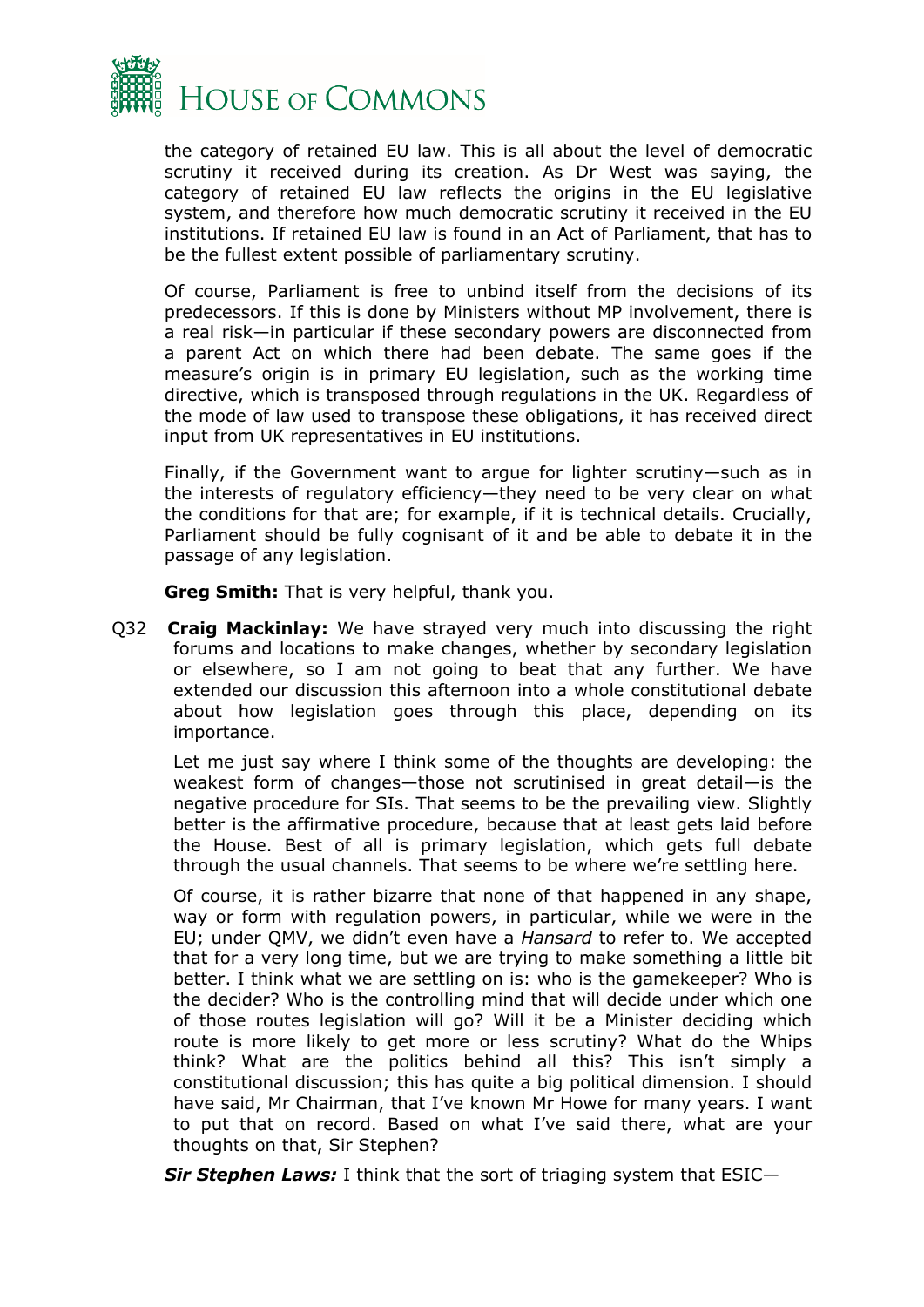

**Craig Mackinlay:** Who is the triage nurse? That is the big question.

*Sir Stephen Laws:* There is a role for Parliament and parliamentary Committees in that. I think that is the sort of process that would give the reassurance that the important matters are coming for proper scrutiny.

Another thing about scrutiny is that it's said that statutory instruments receive inadequate scrutiny, but when a statutory instrument tries to do something that is politically salient, it very often does get a lot of attention—in the other place if not in this one. So I don't think there's a problem about that, but I think you need to give reassurance that nobody is trying to slip anything through. I think this is not as common an occurrence as people would like to think, but you need to give reassurance that it's not there. I was very glad that you didn't mention enhanced affirmative procedures, which is the sort of thing we had for the Public Bodies Bill and for the deregulation—

**Craig Mackinlay:** I probably didn't know that it existed.

*Sir Stephen Laws:* It would be better if it didn't, I think. I think all experience of attempts to go and fill the gap between affirmative and primary is that they have ended in failure. There have been various examples, and in all cases the awkwardness for those involved in preparing the legislation has surpassed that which you have to go through for primary legislation. So there are very few examples of enhanced affirmative procedure being used for very long. It was used a few times when it was first introduced and then people decided that it was more trouble than it was worth and they would try to get something in a Bill.

Q33 **Craig Mackinlay:** We have got something of a triage gatekeeper running with the European Statutory Instruments Committee. I don't know whether you have kept an eye on what that has been doing. It seems to me that the only thing it has done is promote from the negative to the affirmative; I'm not sure whether it has ever said anything going the other way. It has always tried to promote what I think we have agreed is a more scrutinising procedure. Have you looked at what that Committee is doing? It is a similar idea to what I think we are discussing here.

*Sir Stephen Laws:* I have not looked at the way it has been operating, but I know what it can do and I am not at all surprised that it just promotes things, because that's what it's for, really, isn't it? It's for identifying the things where it thinks more scrutiny is required.

The House of Lords Delegated Powers and Regulatory Reform Committee normally insists on promoting, for example, anything that is in the nature of a power to amend primary legislation. If the Government has not offered an affirmative resolution procedure in the first place, they always recommend that it should be that, and the Government always accepts that recommendation. I don't think that's a problem; that's what the Committee would be for. It would not be there for saying, "No, we'll make life easier for the Government." I don't think many parliamentarians—even those who support the Government—think that that is their function.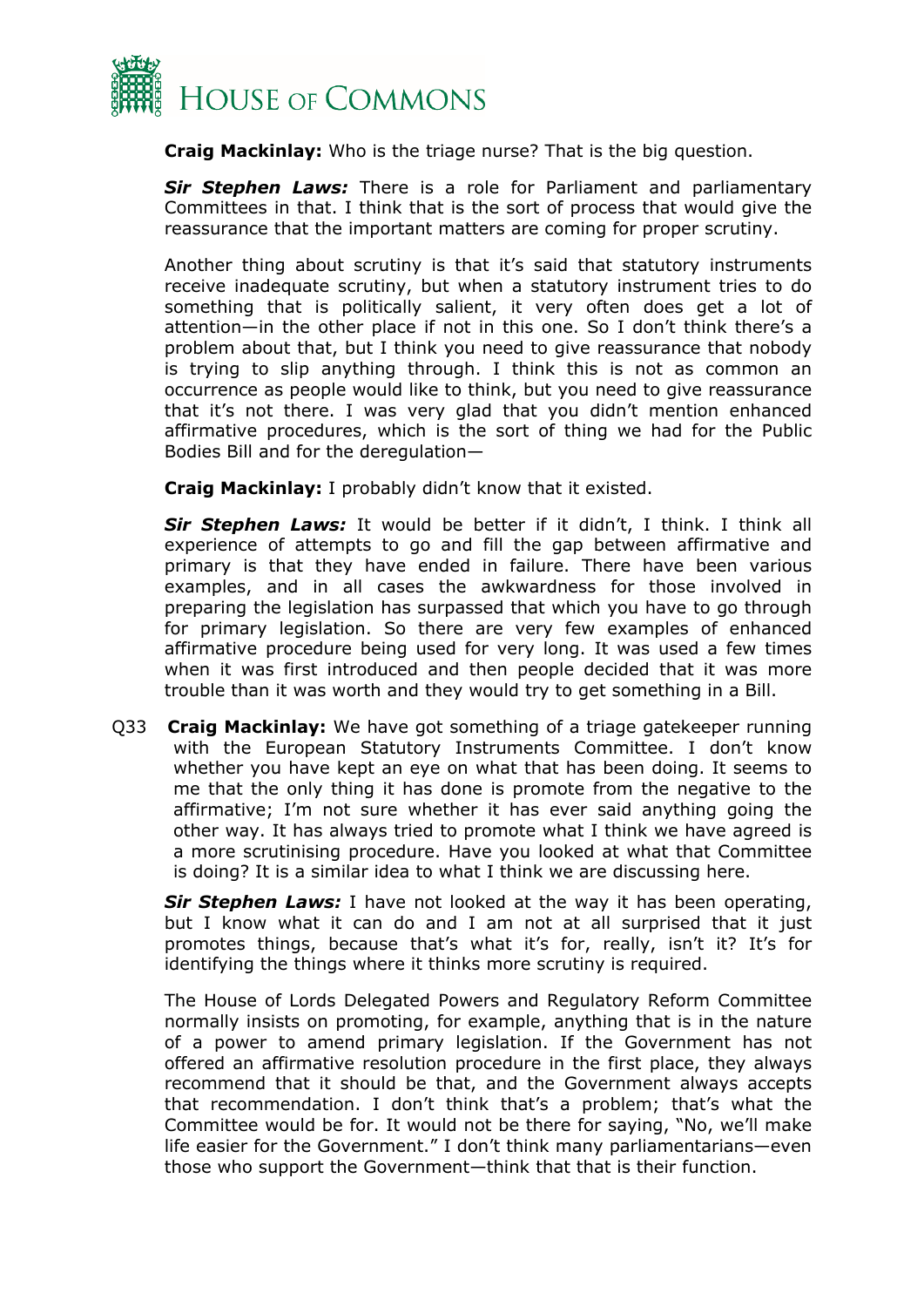

Q34 **Craig Mackinlay:** This is the final question from me. Under the withdrawal Act, we have the deficiencies-correcting power. Is that any different from what will become the normal procedures? Those powers expire on 31 December this year. I can't think of any examples of what those have been used for. Do you know of any? And is that any different from the normal way of doing business, with the European Statutory Instruments Committee in place?

*Sir Stephen Laws:* I think that power was directed primarily at things such as where you have a piece of legislation that refers to other member states and we are not one any longer. That is the sort of technical change that it addressed. I think what is proposed now will have to go further than that and, as I said before, I think the difficulty is with taking a power to replace EU law with something else, because that is more or less an open book. But so far as removing EU law is concerned, I don't see what the difficulty would be, although I am afraid I disagree that the effect of repealing a repeal is to revive what was there before. That was the common-law position, but sections 15 and 16 of the Interpretation Act now say it doesn't revive. But you could say that it does; that would be something you could put in legislation.

Q35 **Anne Marie Morris:** Dr Garner, much of what we have discussed has been looking at what I might describe as process and how we address change, given the different types of law that we are looking at. Other than a brief comment from Mr Howe, we have not really talked about the actual substance of it. I think what Mr Howe said was that financial services was one of the areas where we had gone full steam ahead and started to make changes.

Clearly, the process is very interesting and intricate, and it will take us a long time, even if there is a deadline. There are things that need to be fixed now, so what you do you suggest, and how might that work in parallel with a sector-by-sector approach? Would that be better? If we did that, which sectors might you prioritise, and what would be your criteria for prioritisation? Would one be, for example, the quantity in that sector of law that is largely governed by historically EU-driven legislation?

**Dr Garner:** Thank you for your question. It is perhaps ironic that a contextual sector-by-sector approach, as you have mentioned, could actually better achieve regulatory efficiency, which the Government claims is its major purpose in the policy paper, rather than the general power that it proposes, precisely because when you have a sector, you will know how the law is operating and it is clearer what needs to be changed to fit priorities. Indeed, the policy paper states that in order for the Government to achieve its regulatory, environmental and economic goals, it needs to be able to amend retained EU law.

But this suggests matters of substance and policy priorities that are befitting of primary legislation. Therefore, the point at which an Act of Parliament is debated and passed would be the occasion to create powers of amendment, as Dr West was saying earlier. This is one of the means by which retained EU law can be amended. Indeed, this approach has already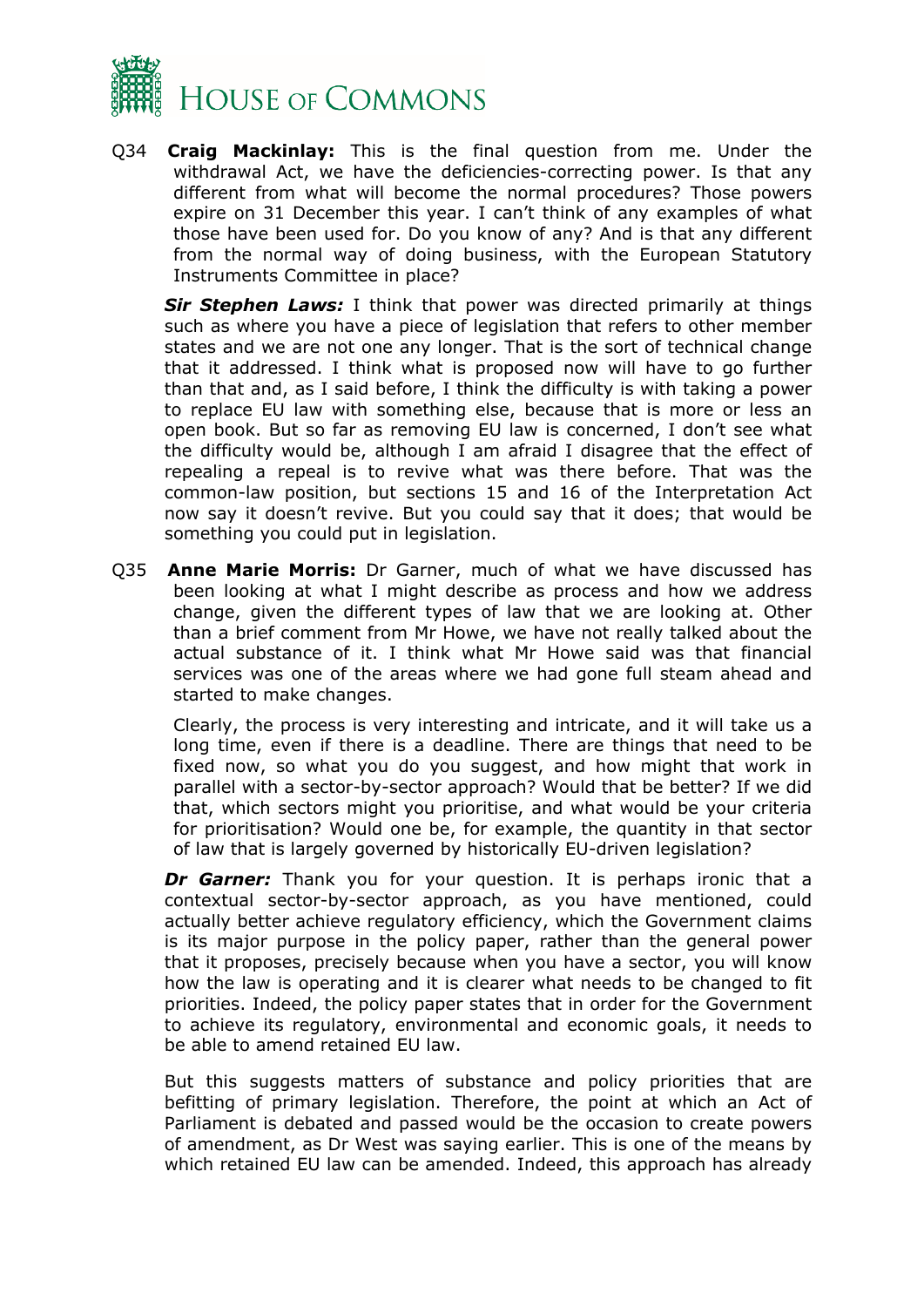

been taken by the Government in recent post-Brexit legislation. However, these examples demonstrate the risk of this ad hoc sector-by-sector approach, which is inconsistency between mechanisms used to amend retained EU law.

There are four different models. The first is schedule 11 to the Fisheries Act 2020. This can be seen as best practice for legal certainty, because minor and consequential amendments are made explicitly to defined retained EU law, such as the common fisheries policy regulation. This is done through explicit revocations and insertion of wording.

The second example, which is section 112 of the Environment Act 2021, is what we have been discussing: the creation of powers to create secondary legislation. But here it is specifically defined in relation to the habitats regulations of 2017, and the purposes for the Minister are also defined, so it is quite a constrained power. This stands in contrast to the third example, which is section 2 of the Trade Act 2021, where a general power is created for appropriate authorities to amend any retained EU law for the purpose of implementing international trade agreements.

The fourth example is what I would say is probably the worst practice for legal certainty, and it is what Dr West mentioned earlier. Clause 67 of the Nationality and Borders Bill creates a disapplication mechanism. This means that if any provisions in the Nationality and Borders Bill—if and when it comes into force as an Act—are incompatible with the retained EU trafficking directive, section 4 of the European Union (Withdrawal) Act 2018 ceases to apply to these directly effective rights. My colleague and I have said this is almost like Schrödinger's legislation, because you have a situation where it is unclear whether that law applies or not until the point at which a court is presumably called on to decide.

Here we see that there is a real mix of different mechanisms, and I would suggest that a way to try to create some consistency, but also to find a good compromise between general and sectoral powers, is through three features. I think this addresses your question about what should be the criteria for prioritisation. The first is that any legislation arising out of a Brexit freedoms Bill should engage in specific modification of retained EU law in the mode of the Fisheries Act, if the review of the substance of retained EU law, which the Government says is ongoing, identifies these explicit incompatibilities with its own priorities. I think those would be the sectors that should be focused on, and they will probably be the sectors that are outlined in the policy paper as the Government's main interests.

Secondly, the accelerated powers that are being discussed here could be created more as a limited and residual insurance policy in order to sweep up in these areas if anything is missed through the express modification. You could create a power saying, "Ministers may create regulations but in these defined areas, because this is what the substance review has shown."

The third point is that legislation could maybe create guidelines for the creation of future powers to amend legislation in Acts of Parliament, which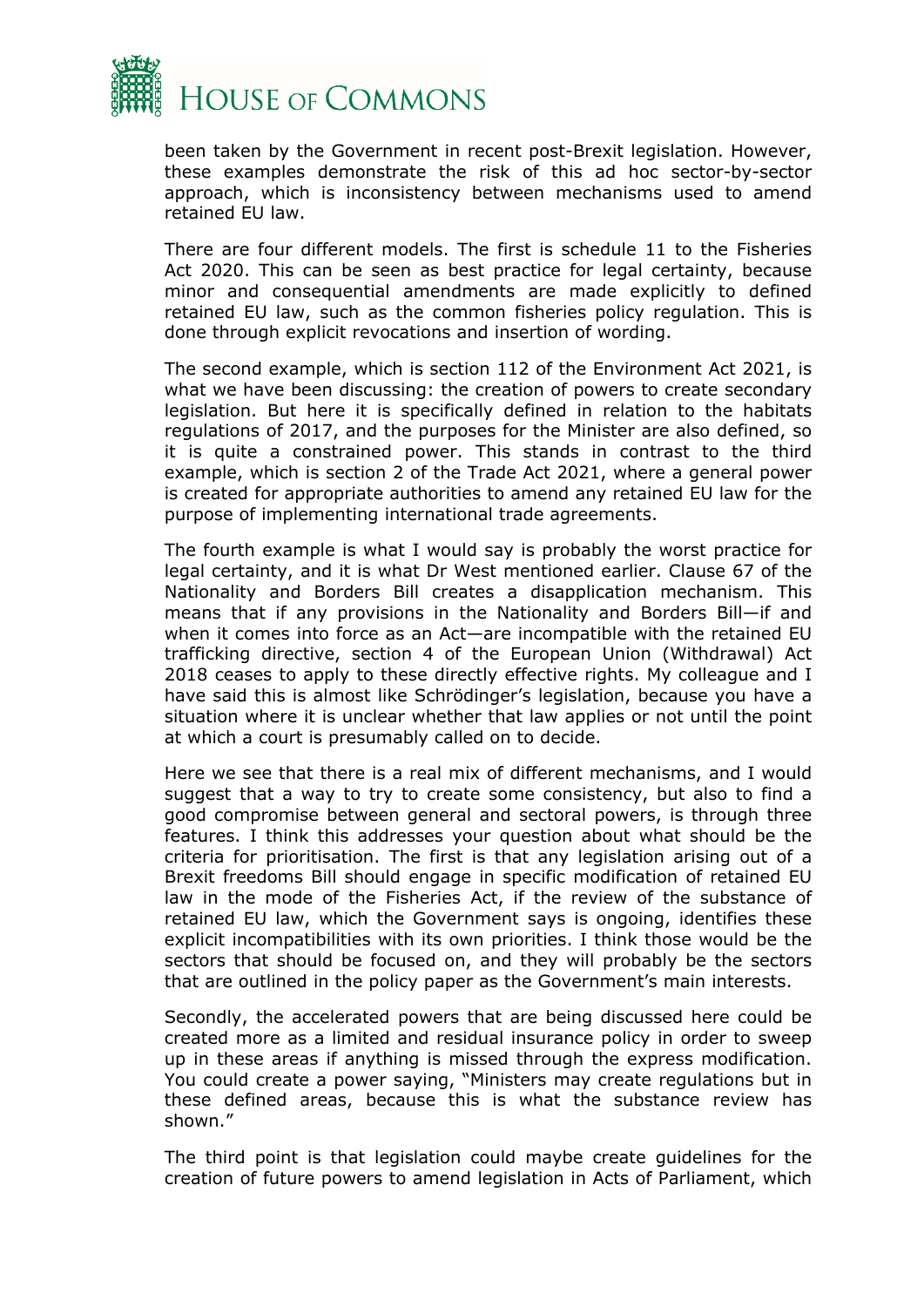

would avoid the pitfalls of the current inconsistent approach. Here we could do things like establish the distinction between matters of technical detail and substance, and also define the purposes. MPs would directly feed into that.

Q36 **Anne Marie Morris:** That is a very comprehensive and thoughtful answer. It sounds very pragmatic and practical. On those guidelines you talked about, have we got enough experience yet to be able to draft some? It seems to me that that might not be a bad starting point. From everything I have heard, it seems to me that we need to have a parallel approach. We cannot delay the process; we have to move along with some of the subject matter.

*Dr Garner:* This could be something that comes out of the Hansard Society review of delegated legislation, in terms of trying to distinguish between when something is appropriate for secondary or primary. It is important to note that there is a lot of ambiguity in when a matter should be in primary legislation or in secondary legislation. There are no clearcut distinctions, but I do not think that that should be a barrier to at least trying to do this in this area, particularly if it is a matter of the Government's priorities, while balancing that against legal certainties. It is uncharted territory, but I think it is worth at least trying to create a more general and less uncertain approach.

Q37 **Chair:** Would you not agree that the real purpose of legislation is to take the opinions of Members of Parliament and subsequently, further up the tree from mere Back Benchers, the Government, who make a decision about what kind of policy is needed? The opinion becomes a policy, which is translated into law. In essence, that is a democratic process. Would you not agree—I think you were a little critical of the idea of disapplying laws—that some laws are just politically out of date? Some laws are regarded at one point as a matter of good fashion, but in practice turn out not to be a good idea at all. The concept of disapplication is really no more than saying, "Well, we thought that might be a good idea"—rather like some people thought it was a good idea to be in the European Union but then it was decided that we did not like the failure of democratic legitimacy in the European Union and that we wanted our own selfgovernment, which is an important principle, is it not?

I would be wary and suggest that you might reconsider the fact that disapplication may be necessary, particularly where we have a change in the legal and constitutional environment, so we are now saying, "We want to have our own laws. We don't want them imposed on us by other people, and in particular we don't want to be saddled with laws that were made in a different era for a different purpose with a different kind of democratic foundation." It is not just a technical question; it is actually about voters relating to Government making policy and thereby making law. Do you not agree with that?

*Dr Garner:* The specific point here is that disapplication in a sense does not serve that purpose, because it delegates the question to the courts. With what you have suggested, if the Nationality and Borders Bill had said,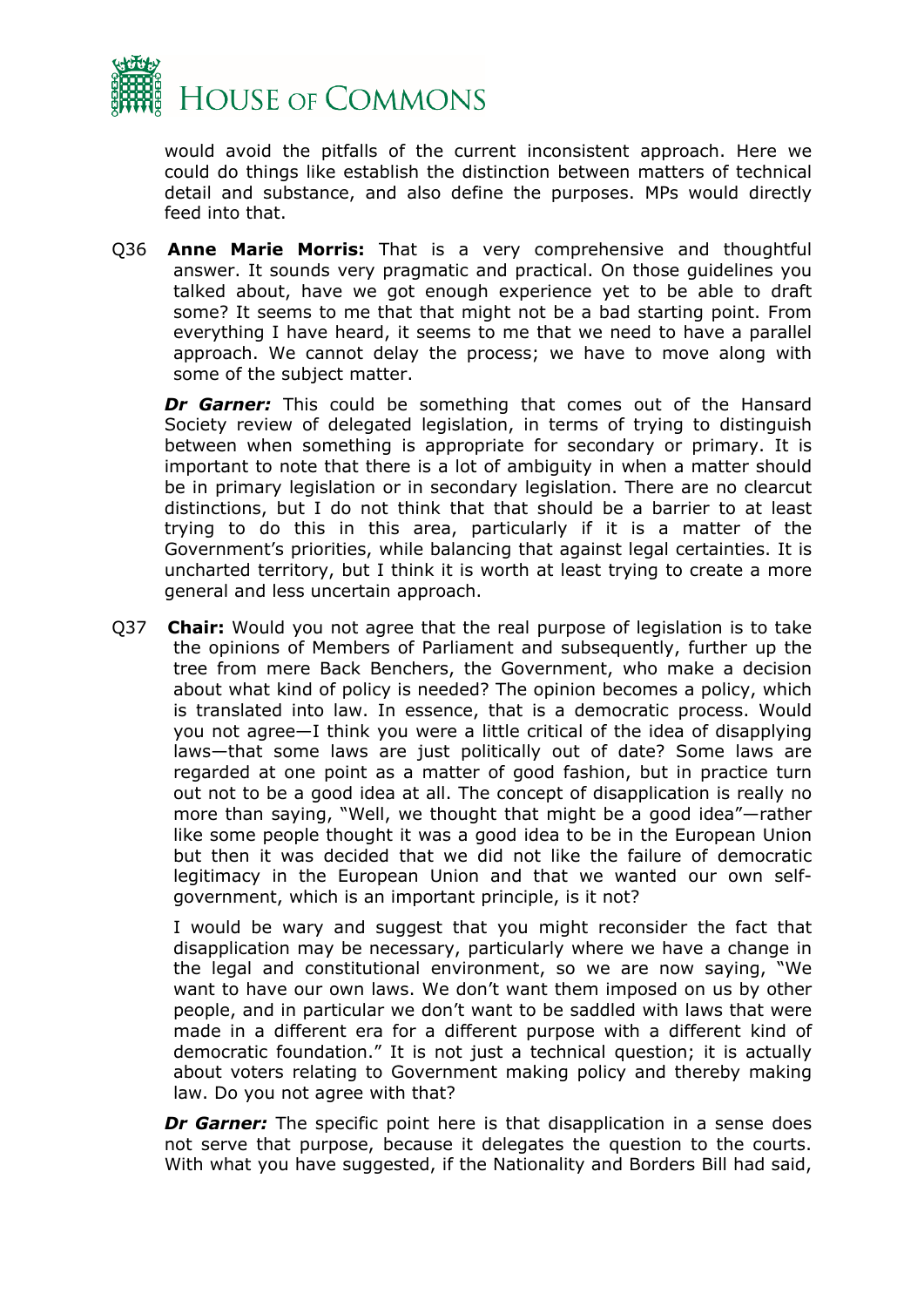

"Any directly effective rights in the retained EU trafficking directive are now no longer effective," that would be absolutely fine. The fact is, however, that saying "if there are incompatibilities" is deferring the question; it is giving it to the courts to decide that, and then it will be uncertain for individuals whether that law is in force or not.

On your point of principle, I completely agree, but I think that it should be done in a diligent manner of explicitly modifying—going through and saying, as was done with the Fisheries Act, "These laws were made with the input of 27 representatives. We don't think it should be this way; it should be this," and substituting the explicit wording—rather than the compromise mechanism of saying, "Well, if there are incompatibilities in the future, it should be disapplied." The Government and Parliament should do the work now and say, "This is the regime we want to have and we are going to change it now, for the future."

Q38 **Chair:** The courts should not be making law. You are from the Bingham Centre. You will more than remember chapter 12 in "The Rule of Law", Lord Bingham's absolutely brilliant essay on the rule of law and the sovereignty of Parliament. What he had to say about Baroness Hale and Lord Hope of Craighead in that chapter is in itself very interesting. I assume that the Bingham Centre would take the line that the most important thing is the sovereignty of Parliament and not any technical way of getting around it. In other words, if we do not want a law, we change it, because that is what the voters want, which is the democratic principle. He also mentioned Goldsworthy, who said that this was a "magisterial" work. I have spoken to Goldsworthy on a couple of occasions—he is an extraordinarily fine lawyer. In that context, I take it that all those ideas that Bingham presented would be part and parcel of the jurisprudence and philosophy of the Bingham Centre, would they not?

*Dr Garner:* That is precisely what we advocate in saying that the best way to amend retained EU law is through express modification—through Parliament inserting wording or deciding that wording is repealed—rather than delegating this purely to Ministers.

**Chair:** As long as sovereignty comes first and the courts apply the law and don't make the law.

#### *Dr Garner:* Indeed.

**Chair:** Thank you very much.

Q39 **Mr Fysh:** At the outset, I should say that, happily, I have known Mr Howe for the last five years and I have worked with him on various things.

To follow on from that point, in terms of how the scrutiny of the existing legal context works, and how that should translate into that prioritisation process and decisions about which particular route for making express changes to the law might be best applied, who would be involved? For example, quite a lot of EU legislation has been interpreted in a purposive fashion by various court decisions through the years. Is that not an example of the sort of thing where the consideration that we were just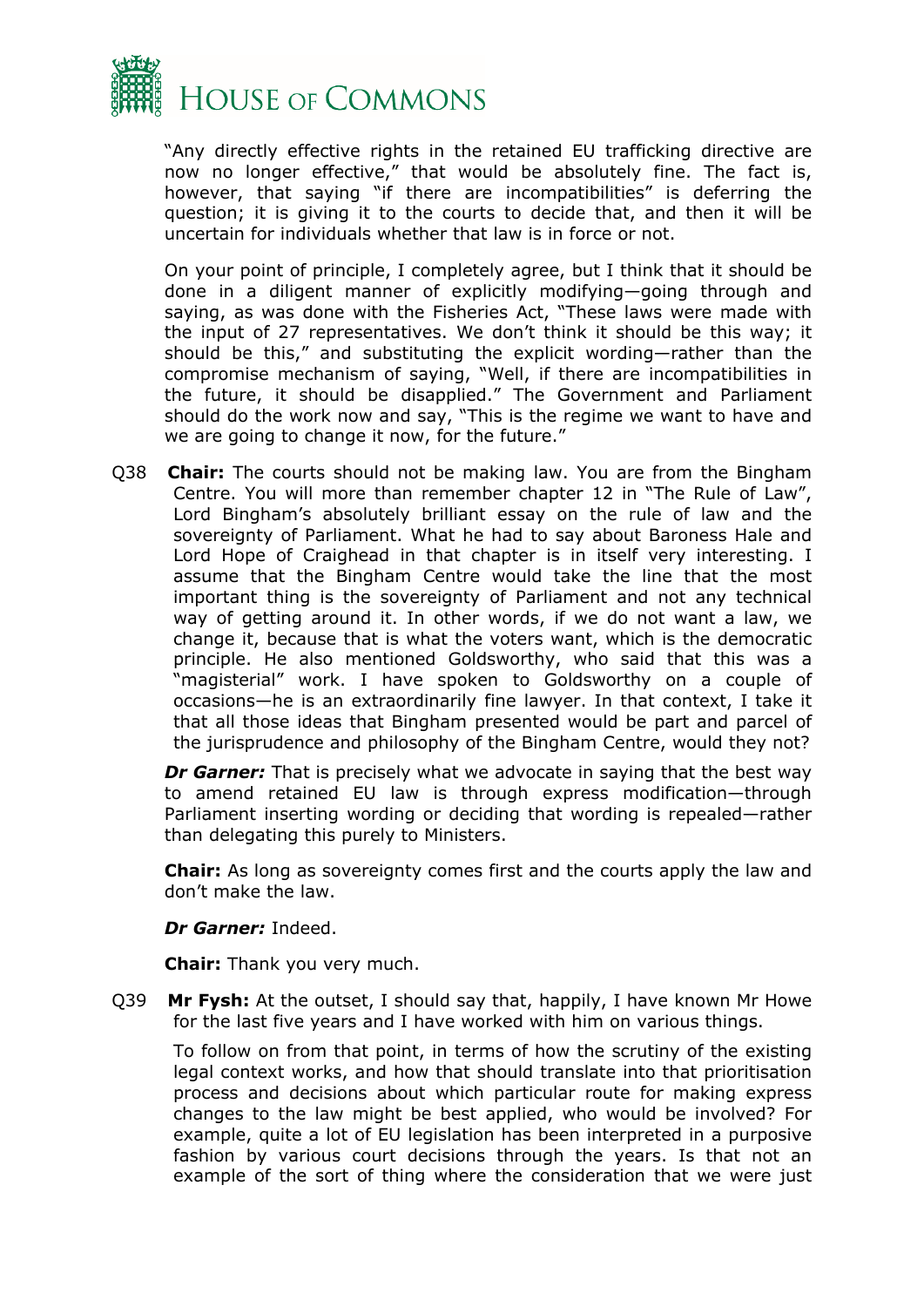

discussing is particularly acute? Who would be best to help Parliament to interpret whether that is the case and whether that should therefore go up the priority list? Does anyone have a view on the structure for how that should happen?

*Sir Stephen Laws:* I think it comes back to the issue of status. The highest priority is for all retained EU law to be translated into a form in which it can exist as UK domestic law, subject to the principles of interpretation and application that apply to other UK domestic law. For example, regulations under section 2 should not be subject, except where they are ambiguous, to any need to refer to EU law to find out what they mean. They should be construed in their terms as any other set of regulations would be construed.

I think there is a priority in translating the other aspects of EU law that have not been incorporated into domestic legislation into something that can be construed as domestic legislation. The priorities are, first of all, section 4, which creates a whole load of rights that nobody is quite sure what they are. If we need them, they ought to be translated into rights that we can access and understand. The stuff that is saved by section 3 also needs to be put into a UK form, so that it can be construed in the same way as all other UK law.

EU law is not introducing new law into the United Kingdom. Expertise, knowledge and access to EU law is going to become obsolete. There are going to be a few lawyers who are going to keep learning about it, but it is not going to matter any more for most lawyers. We need to get the law into a state that all lawyers can access with the skills that they have in relation to domestic law, because they should not have to keep learning law that has passed.

Q40 **Mr Fysh:** We have discussed this, a little bit obliquely, but I wondered if you might be able to say a little bit more, Sir Stephen, about the extent to which the current bespoke arrangements for scrutinising technical changes to retained EU law might be used as a model for the scrutiny of the substantive policy changes that we have talked about. We have talked about committees and that sort of thing, but are there any other features of the way we do that now that are worth looking at and retaining?

*Sir Stephen Laws:* As I said to Mr Mackinlay, I think ESIC provides a good model for doing the things that need to be done to provide the reassurance that what is coming forward for scrutiny is the important stuff that Parliament would want to consider, and to ensure that there is a system that subjects what is going to be an enormous body of change to the discipline of adherence to technical standards. I think it is wrong to think of Parliament as the author of all legislation; its practical role is as a critic. Parliament cannot look at everything—it does not look at all primary legislation—but it needs to have its attention focused on the important bits, and it needs to look at things randomly so that people know that they have to get it all right.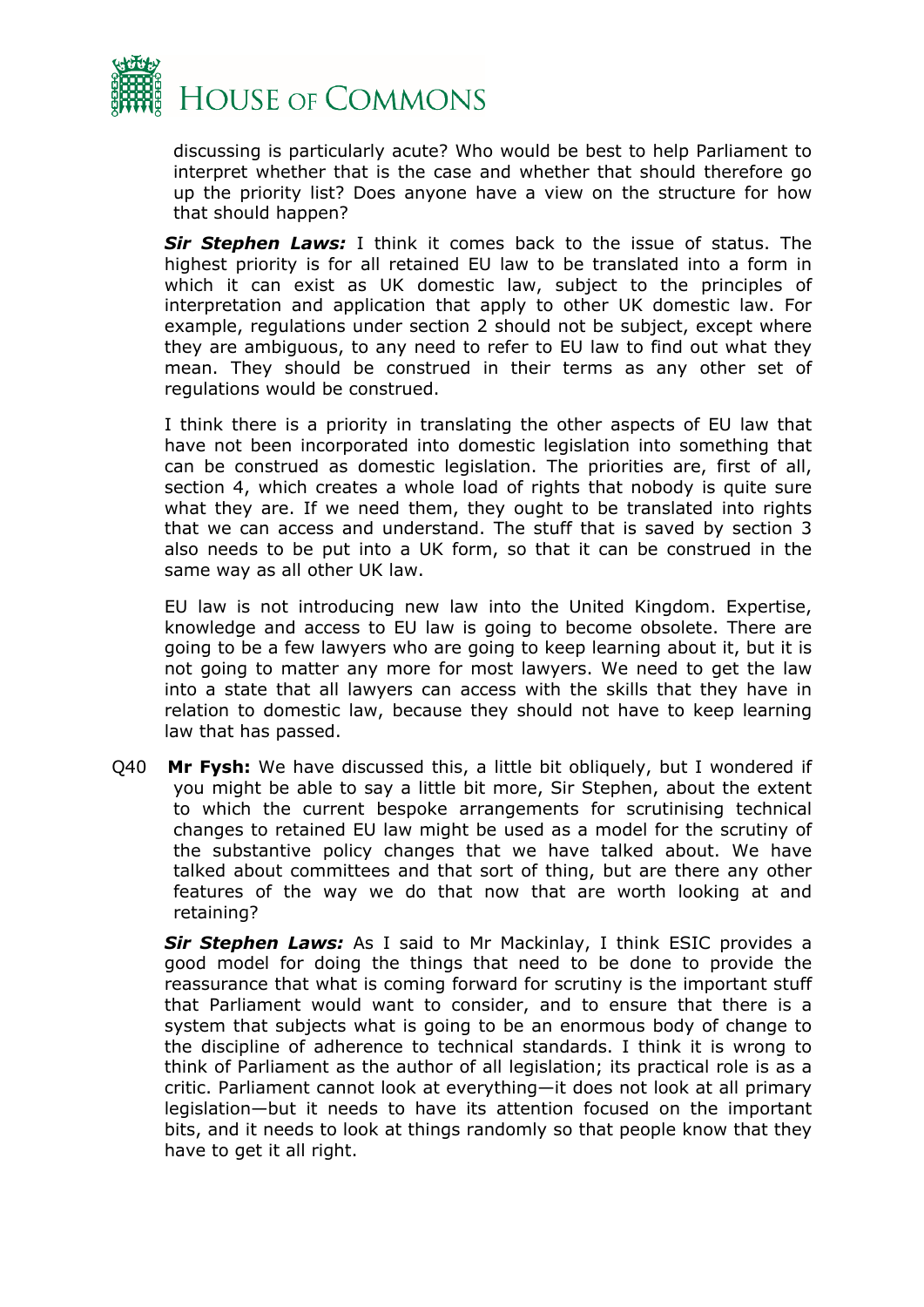

**Mr Fysh:** Does the panel have any other views on that point?

*Dr* West: On the point about ESIC and what we can learn, the distinction between the technical and the political is really salient. We have looked a bit at how ESIC has operated and what it has looked at. You are right to say that its job has been largely technical. The regulations made under section 8 of the withdrawal Act are very technical in nature, so its job of sifting and applying either the negative or the affirmative procedure to those is inherently technical.

When we look at this issue more widely, including within the idea of future policy and political changes to what retained EU law says and does, it becomes a question of a different ilk. It is one thing to have a Committee looking at those technical matters and saying, "Hang on, which bits do we need to make sure parliamentarians are aware of?"; it is another to work out their political salience and the political interest in them, but that is an important function.

Mr Mackinlay asked, "Who is the triage nurse?" You probably need more than one nurse, because you need to think about the technical, and look at issues where technical matters of interest arise, but there are also political matters—those are, evidently, a different matter. When thinking how to build on what ESIC has done, an awareness of incorporating not just the pure technical matters but the political salience will be key.

Q41 **Jon Cruddas:** Good afternoon, everybody. I should put on the record that I do not know Mr Howe, which I think is unique for this Committee. Dr West, I will go back to something you began to talk about when you mentioned some of your concerns with the current delegated procedures and your ongoing review. The Government's stated desire for more delegated procedures begs the obvious question about what lessons from the use of delegated powers in other areas can be applied to retained EU law. You mentioned the covid experience earlier. Can you expand on that?

*Dr West:* Certainly. Covid in particular has taught us a great deal about the limitations in the current processes. One big and important lesson covid has taught us is that SIs can sometimes be of great interest—they can be pretty significant and have far-reaching impacts. Just because a power has been taken, and just because many SIs are technical in nature, that does not mean that they all are.

Alongside that, although some SIs are of significance and interest, the mechanisms for facilitating interest in and debate around them are lacking. Through covid, we have come up with some bespoke or makeshift arrangements, but they perhaps do not form a model or something that can be rolled out more widely.

I think that connects to the wider point I made earlier about how you cannot always know how much interest there will be in the use of a power when you are drafting it, because that power could be used in different ways, years—or potentially decades—later. It might even be the case that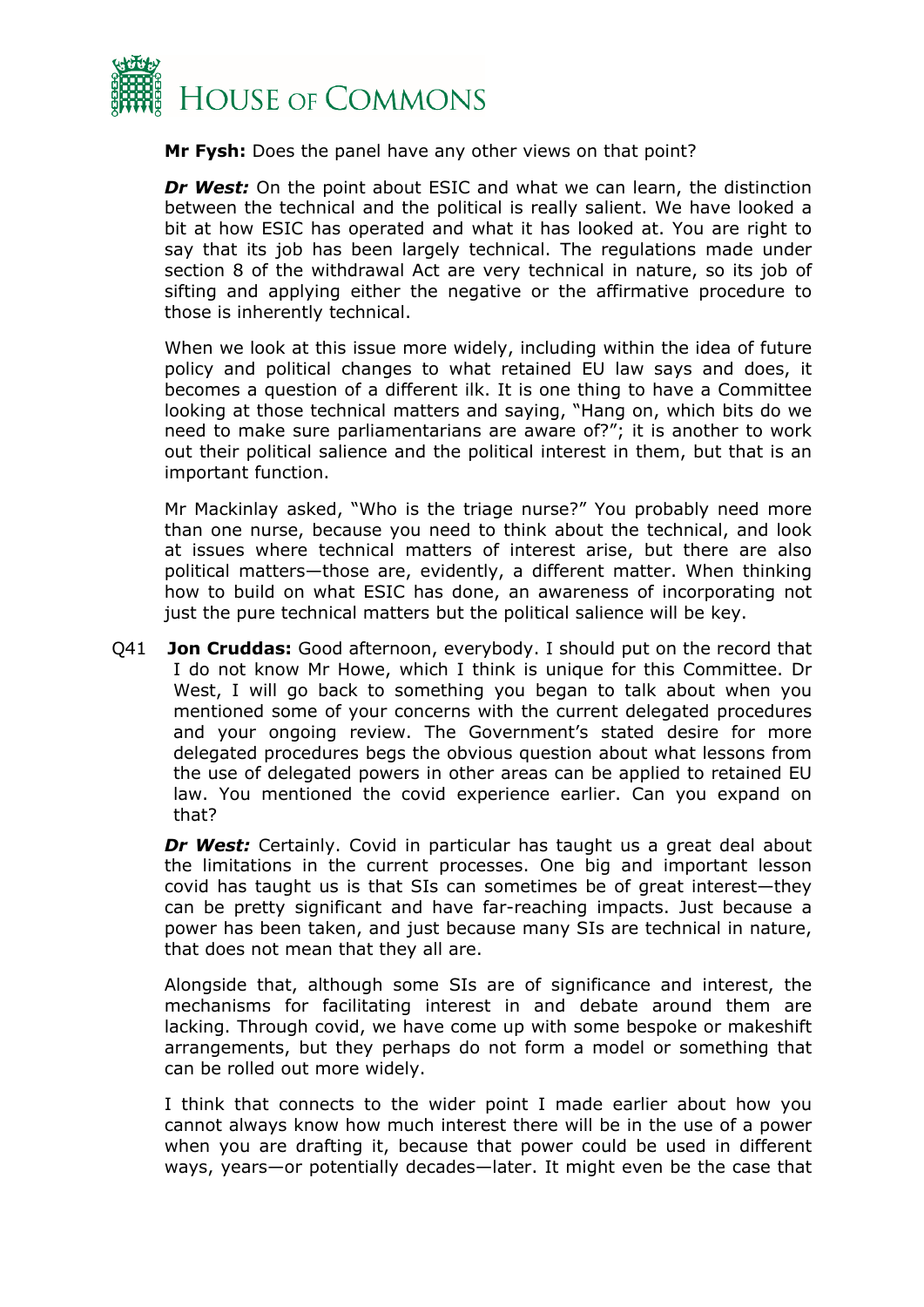

you knew what it would be used for, but the change in political context means that suddenly it is of real interest. That is where the sifting mechanism—the way you put the decision in the hands of parliamentarians today—could add value.

There are other lessons in the distinction between law and guidance, which has been much discussed through covid. That is a very important lesson. Of potential relevance here are decisions on whether to delegate or transfer powers to regulators, which is being discussed. That is part of the wider question about how we distribute powers that have been repatriated from the European Union. Where do they go between Parliament, the Executive, regulators, the devolved nations and so on?

There are lessons around urgency. First, clearly, you need urgent powers sometimes, and SIs are crucial for that—that is undoubtable—but we have seen times when Departments or Ministers have perhaps become too habituated to the use of those urgent procedures. We therefore need greater safeguards or mechanisms to control the use of these urgent procedures, which, on the scales of speed and depth of scrutiny, weigh heavily on speed and less so on depth of scrutiny. One thing we have talked about previously is requiring a Minister to give an oral statement to the House every time an urgent procedure is used, to make sure this really is a matter of urgency.

More generally, we have talked about inadequacies in the procedures in general—

Q42 **Jon Cruddas:** A binary choice, do you mean?

*Dr West:* Between the negative and affirmative procedures—yes, exactly. While the affirmative is a step up from the negative, is it really meaningful scrutiny? We would say, no, it is not particularly. Something that might do that is worth looking at.

That comes hand in hand with concerns over ever wider use of delegated powers. One thing we are concerned about there is the precedent effect, where once powers are given of a certain width, it becomes easier for the Executive to argue for wider and further use in the future.

#### Q43 **Jon Cruddas:** A sort of ratchet effect.

*Dr West:* Exactly.

**Chair:** Last question—Margaret Ferrier, please.

Q44 **Margaret Ferrier:** My question is to Mr Howe, who I don't know either, and Dr Garner. There is currently no publicly available comprehensive database of up-to-date retained EU law. The Government have said that the public has a right to know where EU-derived law is still on the statute book. Is a database of retained EU law needed? Is it feasible to establish one?

*Martin Howe:* Thank you for that question. This is a subject on which I do feel very strongly. I am going to hold up an exhibit, which came from the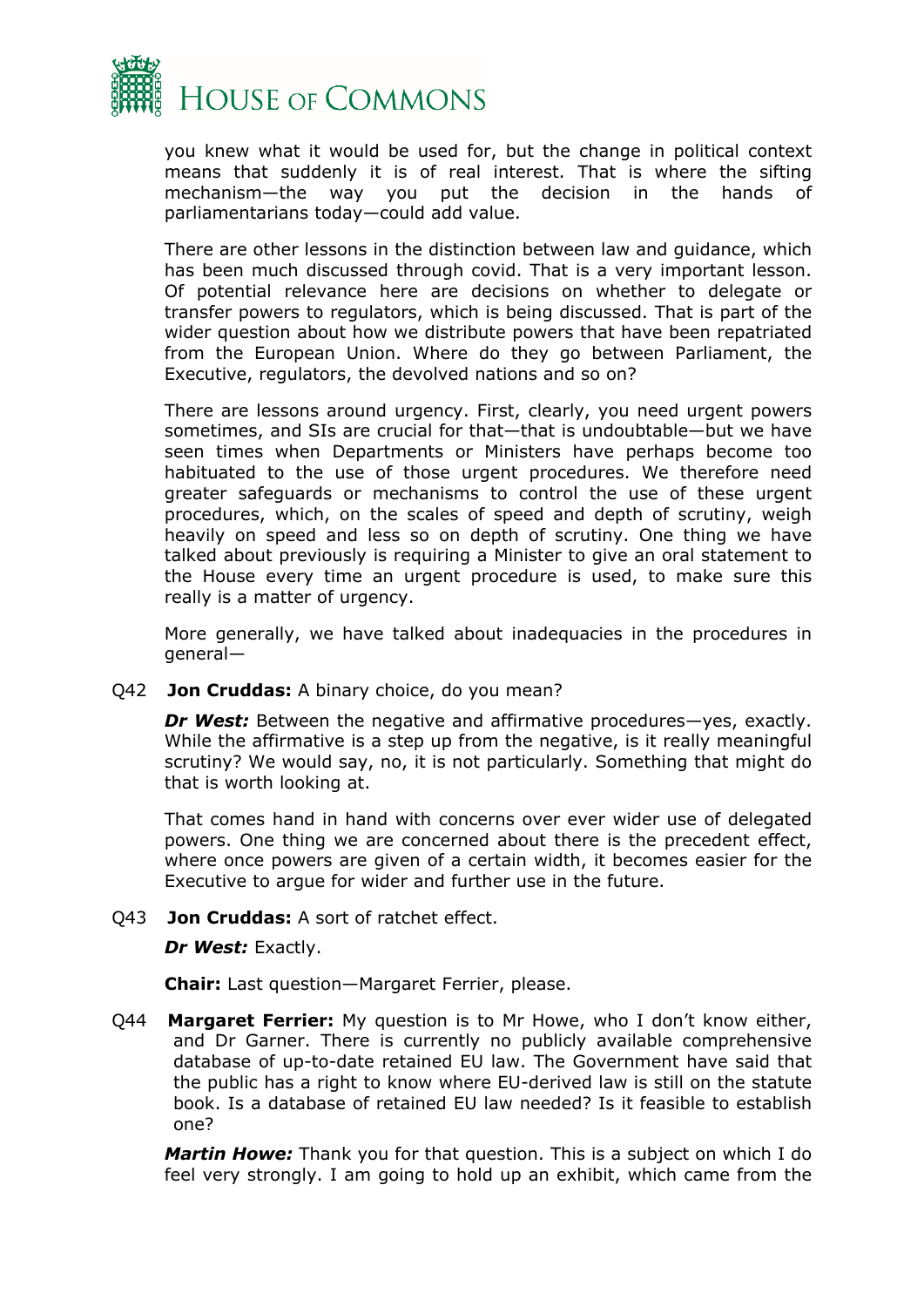

publishers last week. It is the 10th edition of "Russell-Clarke and Howe on Industrial Designs". I am the senior editor of this book. Design law is now about 70% or 80% retained EU law. It includes both a UK Act that has been heavily amended over the years by regulations under section 2(2) of the 1972 Act, and a retained direct regulation, the community designs regulation.

The Government have kindly published the regulation as it stood at the date of the end of the transition period. What the Government have not published is the regulation as amended—it has been quite heavily amended by statutory instruments under section 8 of the 2018 Act.

Not only has it been amended once, but it has also actually been amended in two different ways, to govern two different legal rights. Without delving into the intricacies, one is the continuing community unregistered design right, and the other is the UK supplementary unregistered design right.

In order to produce this book, which has expanded by about 25% in volume, the publishers' editorial staff and the authors had to go through and produce not one but two complete versions of this regulation for the appendices, and transpose into it all the changes made by some very intricate statutory instruments.

If you want to know the law, and you are able to pay the very modest sum of £329—for £427 you can have the ebook thrown in as well—then you can find it here. But if you are a member of the public and you want to know how the designs regulation now stands as part of our law, it is an absolute nightmare—for me to do it, and I am trained in this field, it is enormously time-consuming—for someone who isn't legally qualified to try and realise, "Well, that bit has been chopped out," or "That bit has been changed," or "The reference to the EU has been changed to the United Kingdom and the EEA area," or whatever.

I would say, in fairness, the statutory instruments database of UK statutory instruments is a very good and useful tool because they do transpose the amendments into it so you can follow them. But the exercise has to be done for the retained direct EU law.

Q45 **Chair:** What you are really saying as well, I suspect, is that in practical, day-to-day terms, the really important question— I remember being on the Tax Reform Committee under a Supreme Court judge. It was to consolidate the entire tax law, and by the time you had looked at "Butterworths" and all the other stuff and the accumulated volume, the real question that lies at the heart of some of this and, as you have clearly indicated, in relation to the retention of EU law in this context is that for the ordinary man in the street—after all, that is what our legislation is meant to be about, so that people can understand it. As I said to the Home Secretary in the statement only yesterday—I think it was actually to the Foreign Secretary—"Can you make sure, when these economic sanctions are being brought in, that they are accompanied, because they are very complicated when you look at them, by something in a language that people can actually understand?"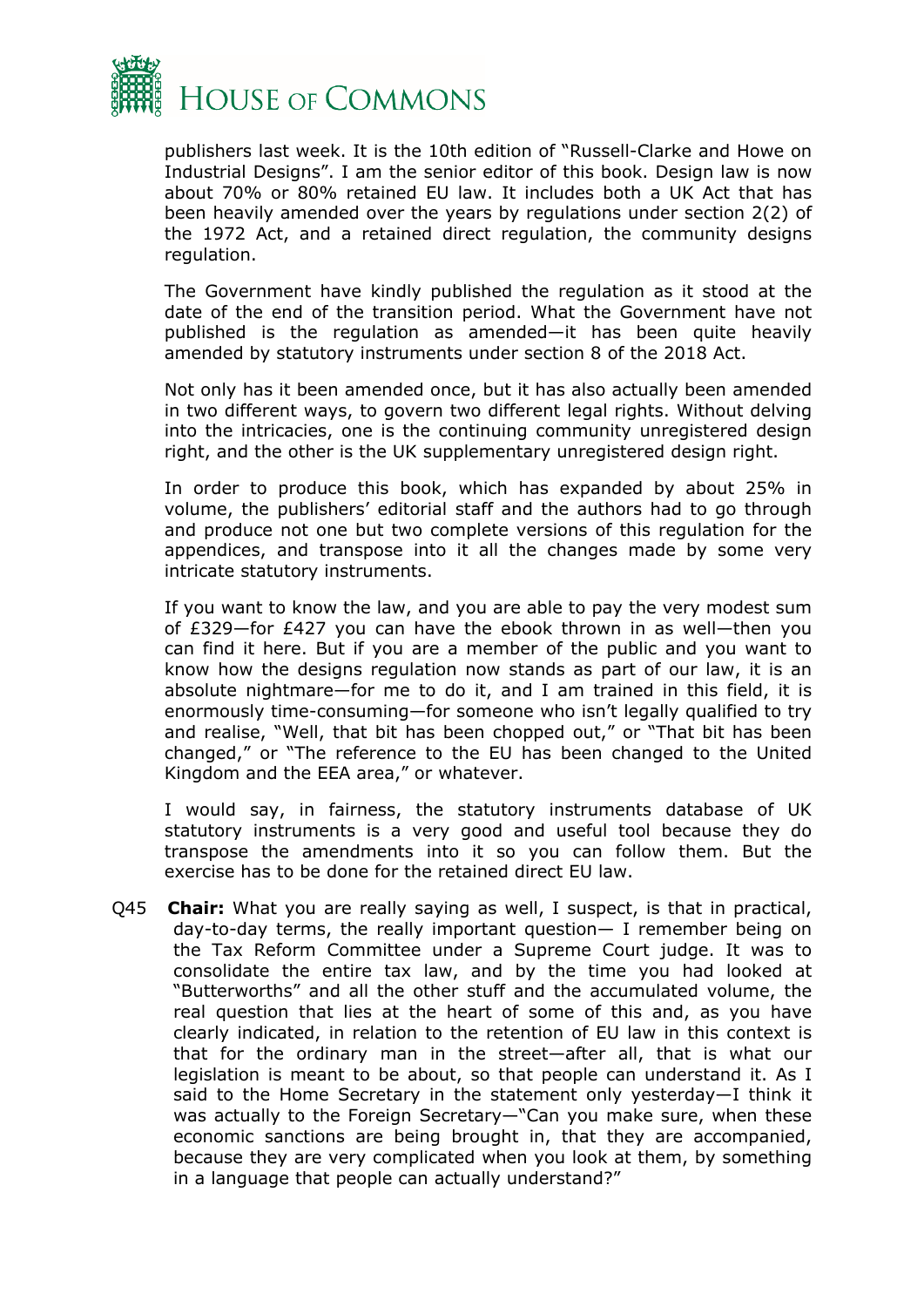

The democratic question that underpins all this is also related to the volume of legislation that has been generated—partly through retained EU law—which is completely and totally missed by the public at large. You couldn't begin, quite understandably and rightly, to go through it all. We really have to make a massive effort to make our laws much simpler—rather like the Sale of Goods Act 1893, which is regarded as one of the paradigms of clarity of law. We must get back to that and get away from all the unnecessary complications.

I just want to ask this of Stephen Laws, who after all is one of our foremost parliamentary counsel—he was First Parliamentary Counsel. Do you agree that not oversimplifying but making the law accessible and understood by the public is part of the democratic process, and getting rid of retained EU law will help us to do just that?

*Sir Stephen Laws:* Yes, absolutely. Inaccessible law is a clear contravention of the rule of law. If people don't know what the law is, they can't organise their affairs to comply with it.

Q46 **Chair:** But ignorance of the law—this is laid down—actually is no excuse. So they tell us, but what if you can't understand it because it's so complicated? Why should people be put into a position, on any kind of statutory basis, of being expected to carry out their business when they cannot possibly be expected, unless they go to some famous QC or whatever it is—lawyers all cost money—to understand the law? Law has to be made simpler and more relevant to people.

*Sir Stephen Laws:* I also agree that there are considerable practical problems in reproducing it, as a practical exercise, and that the solution is to move it all into domestic law that is accessible.

**Chair:** And then we can deal with it.

*Sir Stephen Laws:* People can find it all in one place, although I think a digest would be highly desirable. I was trying to remember when I first went to a meeting about the statute law database. It was sometime in the 1980s, and I think the statute law database, now legislation.gov.uk, eventually got itself up to date in about 2016. So I think there are problems about producing it. I don't in any way criticise the people who got it up to date; I think they did a magnificent job. But there were lots of predecessors who didn't get it up to date.

**Margaret Ferrier:** Dr Garner, do you have anything to add?

*Dr Garner:* Yes. Thank you for the question. I agree that it is absolutely desirable, from the perspective of rule-of-law principles but almost democratic principles of accessibility and clarity of the law, for users and practitioners to have such a database or catalogue. On your first question, I wouldn't go as far as saying that it is strictly necessary in order for the legal system to operate, because as Mr Howe was saying, you can find this on the statute book, on legislation.gov.uk, and also on the EU—I think it's the EU Exit Web Archive of the national archives, which is the EU direct legislation.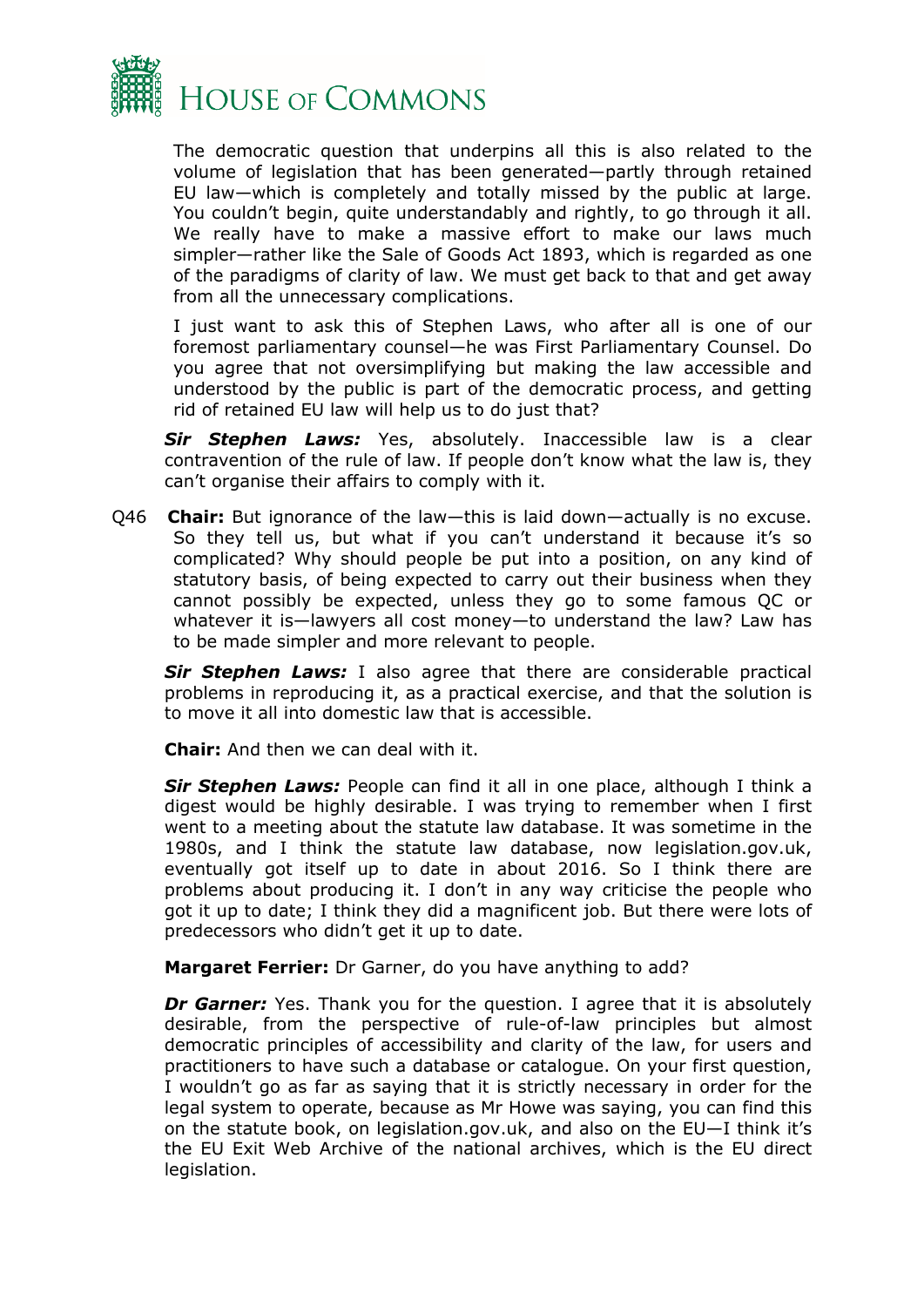

**Chair:** In Kew.

**Dr Garner:** Indeed. But of course it is incredibly difficult to see it all in one place, so it would be an extremely useful tool for accessibility and clarity if there were this definitive statement that meant that practitioners and users didn't have to cross-reference everything and sew together the regulations amending the law. Indeed, it would promote legal certainty and also scrutiny, so long as the catalogue contained proposed amendments in a kind of "track changes" form.

This would mean that practitioners could, in real time, advise their clients on the state of retained EU law and what changes could be made to it, no matter how accelerated powers of amendment—potentially through secondary legislation—would be. Crucially, I think that this catalogue, if it had those tracked-changes amendments, would also assist MPs, and Committees like this one, to be proactive in their scrutiny.

On feasibility, it would obviously take a lot of capacity, as Sir Stephen alluded to, but I do not see technical barriers for the cataloguing of EUderived domestic legislation—the first category—and EU direct legislation, as it is already in a textual format and is accessible. However, there is a challenge in the third category of the saved rights, under section 4 of the EU withdrawal Act. That is because they are not found in a defined legislative form—a textual form—at the moment.

I think the catalogue exercise risks undermining the purpose of section 4 as a sweeping-up provision to capture all of the possible directly effective rights from the treaty or the directive. If we had a catalogue that purported to be comprehensive on retained EU law but missed any of those rights, it would be undermined and people would not know which law actually applied to them. You would therefore need great care— You would probably need expertise in EU law to capture all of that in a catalogue, and it might be a desirable first step to just start with a database of the retained EU domestic derived law and the EU direct legislation.

I want to make one further point on the cataloguing exercise, about what could be good practice in the catalogue, to maybe ensure that powers of amendment do not overstretch. I think that maybe the catalogue could just focus on provisions of retained EU law in primary legislation, which have not actually transposed EU law obligations.

An example of that is section 5 of the Modern Slavery Act 2015, which implemented provisions on maximum prison terms from article 4 of the EU trafficking directive, but section 54 of that same Act creates obligations for companies to provide a statement on modern slavery and human trafficking at the start of every financial year. That was not derived from any obligation in the directive, so constituted a sovereign choice of the UK Parliament. Even though it is within that category of retained EU law, it is not actually an EU law obligation. If the catalogue managed to demarcate between those provisions—I think it is called gold-plating—then that would reduce the risk of any accelerated powers overreaching, and actually